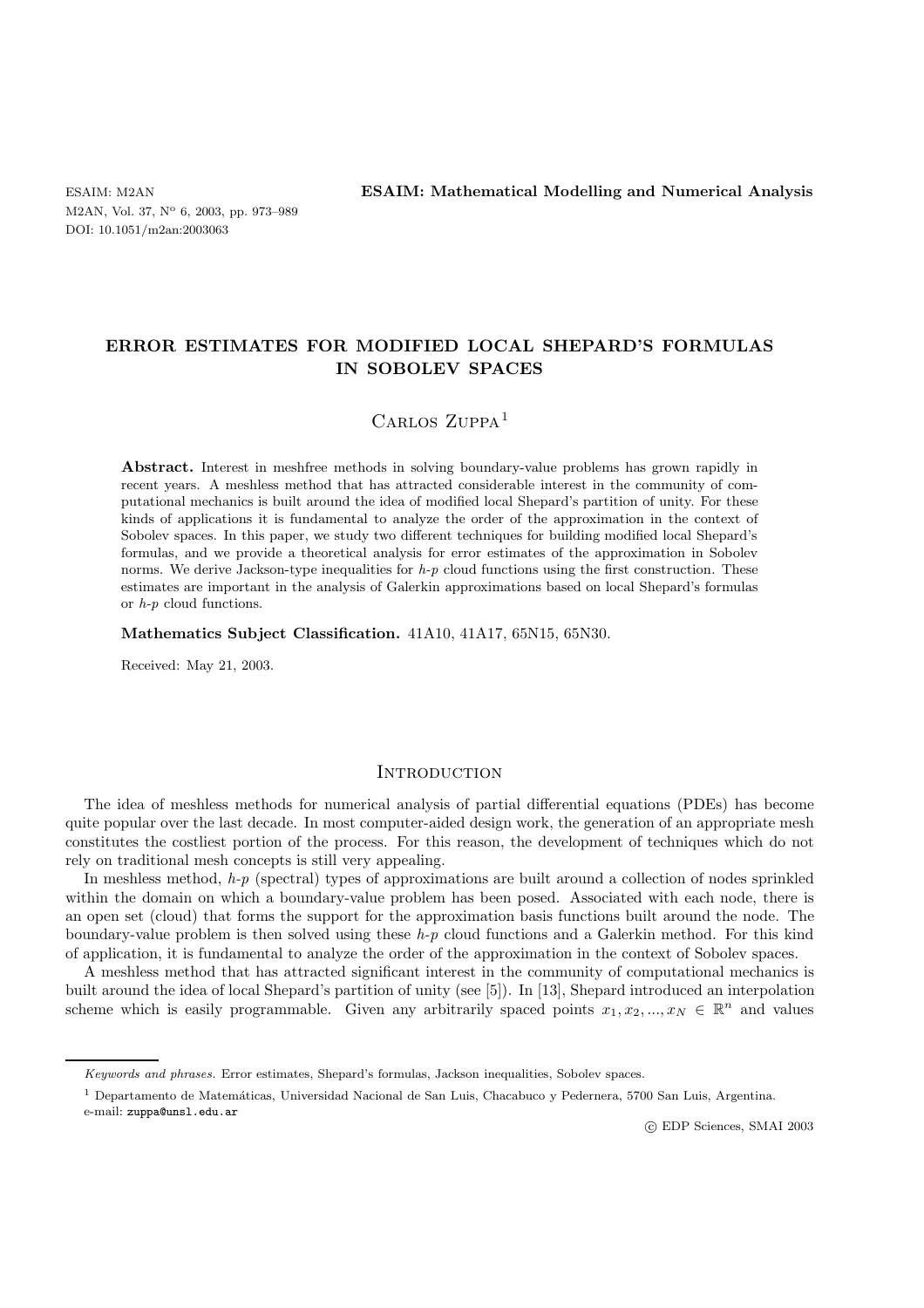$u(x_1), u(x_2), ..., u(x_N)$  of a function u, the first version of Shepard's formula is given by

$$
S_k^0 u(x) = \sum_{i=1}^N u(x_i) \cdot \mathcal{W}_i(x),
$$

with basis functions

$$
\mathcal{W}_i(x) = \frac{||x - x_i||^{-k}}{\sum_j ||x - x_j||^{-k}}.
$$

Here  $k > 1$ , and ||.|| is the Euclidean norm.

In practical applications, the global character of Shepard's interpolation formula is totally undesirable. This disadvantage is avoided by using a local version of Shepard's formula, where the basis functions  $\mathcal{W}_i$  have small compact supports which may even depend on the local distribution of data points [12]. Another drawback is that the interpolating function  $S_k^0 u$  has flat spots in the neighborhood of all data points. This drawback can be avoided by using Taylor polynomials of degree  $m$  at the data points. The generalized Shepard's formula is

$$
ST_k^m u(x) = \sum_{i=1}^N T_i^m(x) \cdot \mathcal{W}_i(x),\tag{0.1}
$$

where Taylor polynomials  $T_i^m(x) = \sum_{0 \leq |\alpha| \leq m} a_\alpha (x - x_i)^\alpha$  are selected in some way. On the other hand, the space  $X^m$ , consisting of all functions which have the form  $(0.1)$ , is considered in *h-p* cloud methods.

In this paper, we mainly consider two different ways of building approximations (0.1) in Sobolev spaces. In the first one, polynomials  $T_i^m$  are Verfürth's averaged polynomials [14]. Interpolation operators built in this way are of theoretical interest: error estimates obtained in this case are used to derive Jackson-type inequalities for *h-p* cloud functions. The second one deals with a widely used interpolation method: polynomials  $T_i^m$  are built by a least square fit of a function

$$
T_i^m[u](x) = u_i + \sum_{1 \leq |\alpha| \leq m} a_\alpha (x - x_i)^\alpha,
$$
\n(0.2)

to function values on a set of nearby nodes of node  $x_i$ . The set of nearby nodes of node  $x_i$  where the weighed least square approximation  $(0.2)$  is made, is called the *star* of  $x_i$ . In [15], we have defined a *condition number* of the *star,* which is practically computable. The *condition number* is a measure for the quality of the *star* and it is strongly related to the approximating power of the modified Shepard's interpolation formula in the uniform norm [15]. We investigate here the approximation power of this construction in Sobolev spaces. It is well known that error estimates and the Céa's lemma  $[2, 3]$  give *a priori* error estimates for the approximate solutions of boundary-value problems. A more detailed analysis of this and related questions will be developed in a forthcoming paper. Moreover, we do not discuss here numerical tests, but it is worthwhile mentioning that there is an extensive literature in the computational mechanic community confirming the theoretical error estimates obtained in [5, 6, 9, 10].

The paper is organized as follows. In Section 1, we present local Shepard's partition of unity and local Shepard's formulas, we state some conditions for the partition of unity which will be considered in this work. Section 2 deals with polynomial approximation of functions in Sobolev spaces in star-shaped domains. In Section 3, we analyze error estimates for the local Shepard's formula modified with Verfürth's averaged polynomials. An application to *h-p* cloud functions is discussed therein and the results of Duarte–Oden are improved. Section 4 is dedicated to the local Shepard's formula modified with least square fits of Taylor's polynomials.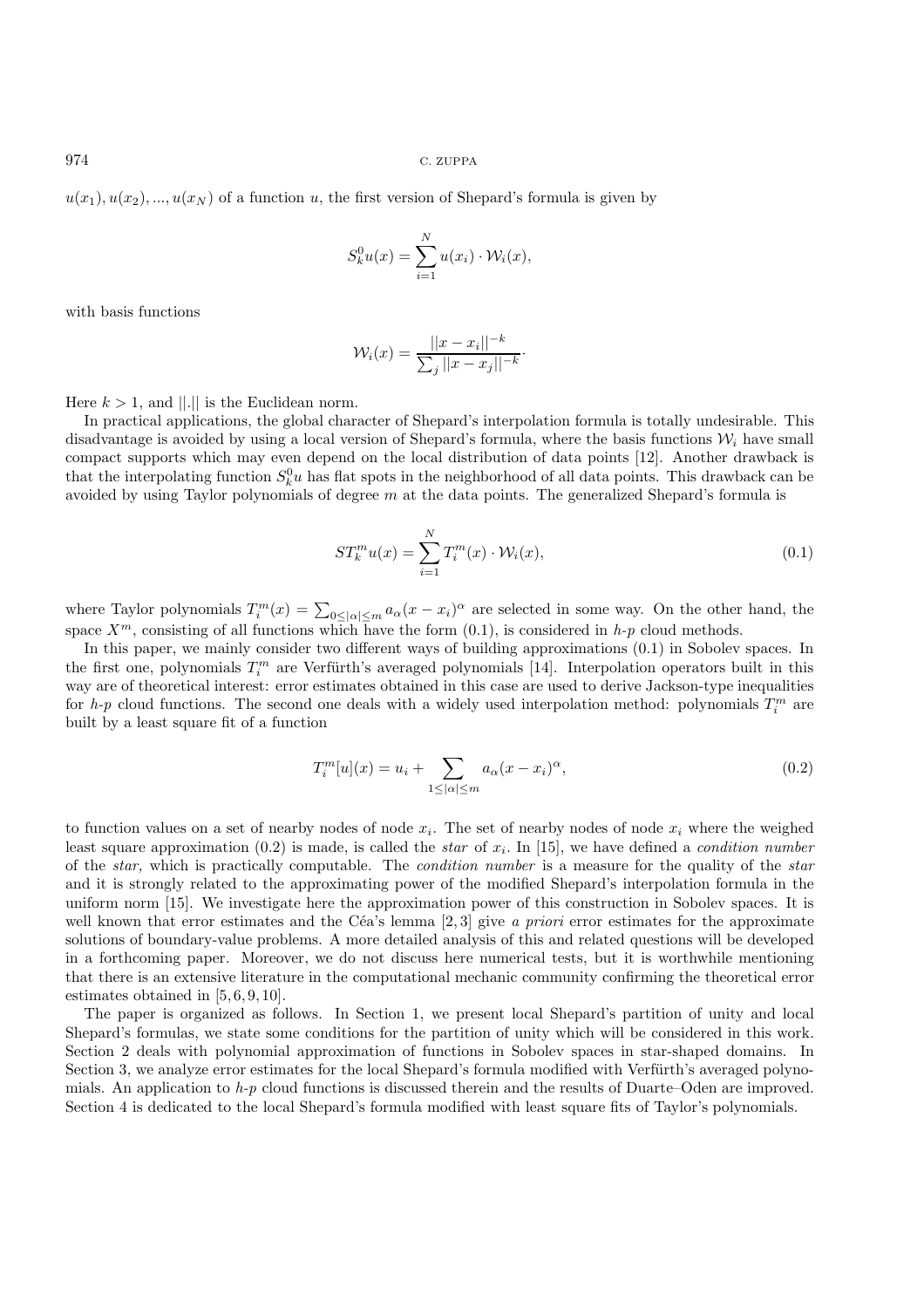# 1. Local Shepard's formulas

Let  $\Omega$  be an open bounded domain in  $\mathbb{R}^n$  and  $Q^N$  denote an arbitrarily chosen set of N points  $x_i \in \overline{\Omega}$  referred to as *nodes*:

$$
Q^N = \{x_1, x_2, ..., x_N\}, \quad x_i \in \overline{\Omega}.
$$

Let  $\mathcal{I}_N := {\omega_i}_{i=1}^N$  denote a finite open covering of  $\overline{\Omega}$  consisting of N *clouds* with center at  $x_i$ ,  $i = 1, ..., N$ , and let  $S_N := {\phi_i}_{i=1}^N$  be a class of functions having the following properties:

 $\phi_i \in C_0^s(\mathbb{R}^n)$ ,  $s \geq 0$  or  $s = +\infty$ ;

*spt*  $(\phi_i) = \overline{\omega}_i$ , where we have denoted;

*spt*  $(\phi_i)$  the support of  $\phi_i$ :

 $\phi_i(x) > 0, \quad x \in \omega_i.$ 

In particular, for every  $x \in \overline{\Omega}$ , there is at least one  $\phi_i$  so that  $\phi_i(x) > 0$ .

For a fixed positive integer k and every  $i = 1, ..., N$ , we define functions  $\nu_i$ ,  $\mathcal{W}_i$  by

$$
\nu_i^k(x) = ||x - x_i||^{-k} \cdot \phi_i(x), \text{ for } x \neq x_i
$$

and

$$
\mathcal{W}_{i}^{k}\left(x\right) = \frac{\nu_{i}^{k}\left(x\right)}{\sum\limits_{j=1}^{N} \nu_{j}^{k}\left(x\right)}, \text{ if } x \notin Q^{N}.
$$

The sets  $\omega_i$ ,  $i = 1, ..., N$ , are called *clouds* in meshless methods community [5].

The *diameter* of  $\omega_i$ ,  $d_i := \sup_{x,y \in \omega_i} \{||x-y||\}$ , and  $h := \max_{i=1,\dots,N} \{d_i\}$  will be key ingredients in error estimates.

The class of functions  $\mathcal{W}_{N}^{k} := \{ \mathcal{W}_{i}^{k} \}_{i=1}^{N}$  is called a Shepard's *partition of unity* [5,6], subordinated to the open covering  $\mathcal{I}_N$  and it has the following well known properties:

Every  $\mathcal{W}_i^k$  can be defined by continuity at nodes  $x_j$  in such a way that the Kronecker-delta property is verified; that is,  $\mathcal{W}_i^k(x_j) = \delta_{ij}$ . From this definition and the above assumptions, it follows that

•  $\mathcal{W}_i^k \in C_0^{k-1}(\mathbb{R}^n)$  in general and  $\mathcal{W}_i^k \in C_0^{\infty}(\mathbb{R}^n)$  if k is an even number and  $s = \infty$ .

•  $\mathcal{W}_i^k$  is  $(k-1)$ -flat at nodes  $x_j$ . In particular,  $D^{\nu} \mathcal{W}_i^k(x_j) = 0$ , for every multi-index  $\nu, 1 \leq |\nu| < k$ .

•  $S_N$  is a *partition of unity* on  $\overline{\Omega}$ :  $\sum_{i=1}^N \mathcal{W}_i^k(x) = 1$ , for every  $x \in \overline{\Omega}$ .

**Assumption.** In what follows, we shall not deal with question related to the differentiability of functions  $\mathcal{W}_i^k$ . For the sake of simplicity, from now on, we make the assumption that k is an even number,  $\mathcal{W}_i^k \in C_0^{\infty}(\mathbb{R}^n)$ ,  $i = 1, ..., N$ , and we will omit any reference to the number k in our notation.

Thus,  $W_i = W_i^k$ , and so on. This assumption requires the constant s above be equal to  $\infty$ .

Let m be any integer  $\geq 0$ . For  $i = 1, ..., N$ , let  $\mathcal{P}_i^m$  denotes the vector space of m-Taylor's polynomials at  $x_i$ 

$$
\mathcal{P}_i^m := \left\{ Q : Q(x) = \sum_{0 \leq |\nu| \leq m} a_{\nu} (x - x_i)^{\nu} \right\}.
$$

Let  $\mathcal F$  be some space of functions. Given a linear operator

$$
\mathcal{T}^m: \mathcal{F} \to \prod_{i=1}^N \mathcal{P}_i^m,\tag{1.1}
$$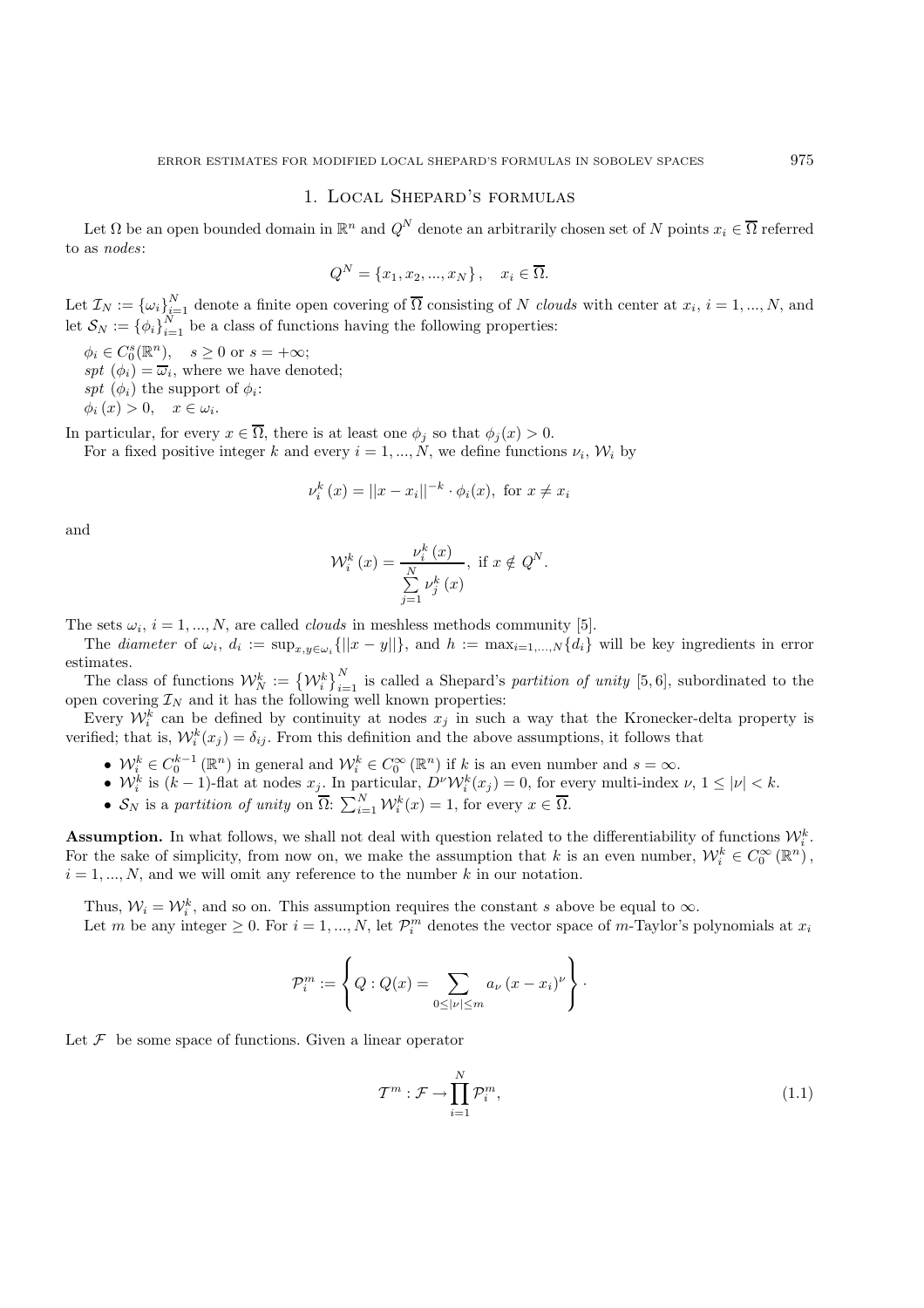the associated m-modified local Shepard's interpolation operator is the linear operator  $ST^m : \mathcal{F} \to C^{\infty}(\overline{\Omega})$ defined by

$$
\mathcal{ST}^m(u) := \sum_{i=1}^N T_i^m(u) \cdot \mathcal{W}_i, \quad u \in \mathcal{F} \text{ and } \mathcal{T}^m(u) = \left(\mathcal{T}_i^m(u)\right)_{i=1,\dots,N}.
$$

In this work, we are mainly interested in the case where  $(\mathcal{F}, ||\cdot||_{\mathcal{F}})$  is some normed space of functions over  $\Omega$ and in estimating the interpolation error:

$$
||u - \mathcal{ST}^m(u)||_{\mathcal{F}}.
$$

Sections 3 and 4 are dedicated to our main examples of m-*modified local Shepard's interpolation operators*. The first one deals with the use of local averaged Taylor's polynomials of Sobolev functions. The second one deals with continuous functions and is related to the methodology described in the introduction, and which was analyzed in [15] in the context of  $C<sup>m</sup>$ -spaces. For this purpose, we need to state some regularity properties of the class  $\{\mathcal{W}_i\}$  which will be useful later.

In establishing error estimates the following constants are cornerstones:

**A1:** Constants  $G_{m,i} > 0$  satisfying

$$
||D^{\beta} \mathcal{W}_j||_{L^{\infty}(\mathbb{R}^n)} \leq \frac{G_{m,i}}{d_j^{|\beta|}}, \qquad |\beta| \leq m, \forall j: j \in \widehat{i} .
$$

In deriving uniform error estimates, conditions **A2** is changed to:

A1U: A constant  $G_m$  satisfying

$$
||D^{\beta} \mathcal{W}_i||_{L^{\infty}(\mathbb{R}^n)} \leq \frac{G_m}{h^{|\beta|}}, \qquad |\beta| \leq m, i = 1, ..., N .
$$

In the next section we will discuss other conditions related to the geometry of  $\Omega$  and the open covering  $\mathcal{I}_N := {\{\omega_i\}}_{i=1}^N$  which will play an important role in error estimates.

# 2. Polynomial approximation in Sobolev spaces

Given  $u \in \mathcal{D}'(\Omega)$  and  $\alpha \in \mathbb{N}_0^n$  we denote, as usual,

$$
D^{\alpha}u = \left(\frac{\partial}{\partial x_1}\right)^{\alpha_1} \dots \left(\frac{\partial}{\partial x_n}\right)^{\alpha_n} u, \quad |\alpha| = \alpha_1 + \dots + \alpha_n, \quad \alpha! = \alpha_1! \dots \alpha_n!.
$$

For  $p \ge 1$  and  $m \in \mathbb{N}_0$ , we call  $W_p^m(\Omega)$  the Sobolev space which consists of all the functions  $u \in L^p(\Omega)$  such that  $D^{\alpha}u \in L^p(\Omega)$  for  $|\alpha| \leq m$ . Given  $j \in \mathbb{N}_0$ , we define

$$
|u|_{j,p} = \left(\sum_{|\alpha|=j} ||D^{\alpha}u||_{L^{p}(\Omega)}^{p}\right)^{1/p}
$$

and, therefore, the usual norm in  $W_p^m(\Omega)$  is defined by

$$
||u||_{m,p} = \left(\sum_{j=0}^m |u|_{j,p}^p\right)^{1/p}.
$$

If  $p=2$ , we denote, as usual,  $W_2^m(\Omega) = H^m(\Omega)$ . Moreover, when an explicit reference to the domain is needed, we denote instead  $|| u ||_{m,p} = || u ||_{\Omega,m,p}$  and  $|| u ||_{j,p} = || u ||_{\Omega,j,p}$ .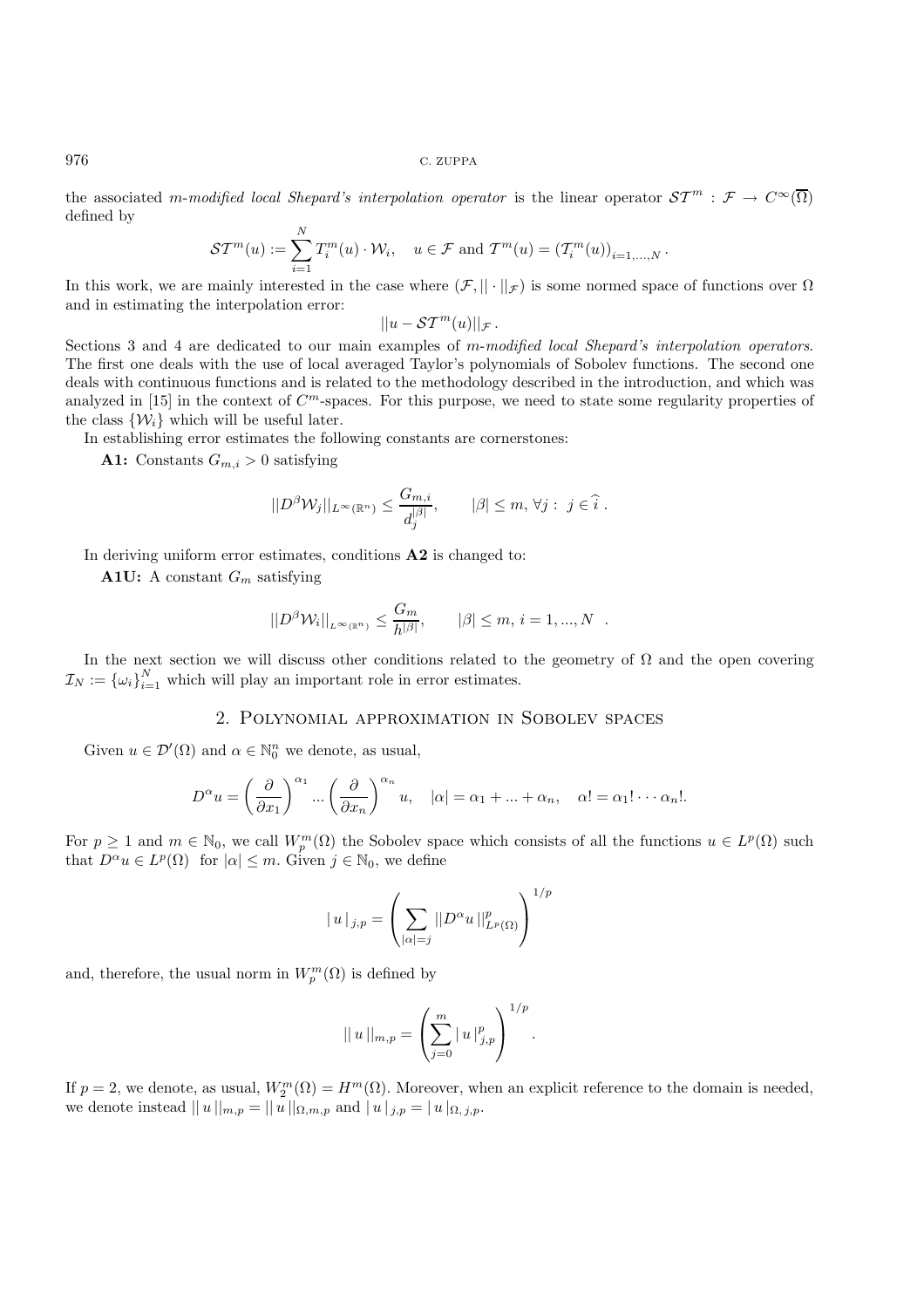Let  $U \subset \mathbb{R}^n$  be an open set with diameter d. In this section, we are interested in sharp upper bounds of the constant  $c_{m,j}$  in the Jackson-type inequalities

$$
\sup_{u \in W_p^{m+1}(U)} \inf_{p \in \mathcal{P}^m} \frac{|u - p|_{j,p}}{|u|_{m+1,p}} \le c_{m,j} d^{m+1-j} \quad \forall \quad 0 \le j \le m,
$$
\n(2.1)

when U is star-shaped w.r.t. a point in U. Here,  $\mathcal{P}^m$  is the space of all polynomials in n variables of degree at most m. The best estimates of  $c_{m,j}$ , which are known to us, are due to Verfürth [14] and Durán [7], which is a modification of Dupont–Scott's approach.

Verfürth's bounds do not depend on eccentricity in case  $U$  is a convex set. Moreover, for non-convex domains with a re-entrant corner, the bounds are uniform w.r.t. the exterior angle. We will need later, however, a bound in the  $L^{\infty}$ -norm which we could not obtain with Verfürth's approach. For this reason, we shall expose here both approach.

# **Verfürth's projection operator**

Let  $B \subset U$  be a set of positive measure |B|. For any integer m and  $p \geq 1$ , a projection operator  $Q_B^m$ of  $W_p^m(U)$  onto  $\mathcal{P}^m$  can be built, which has the following properties:

$$
D^{\beta}\left(Q_{B}^{m}u\right) = Q_{B}^{m-j}\left(D^{\beta}u\right),\tag{2.2}
$$

$$
\int_{B} D^{\beta} \left( u - Q_B^m u \right) \left( y \right) \mathrm{d}y = 0 \tag{2.3}
$$

for all  $u \in W_p^m(\Omega)$ , all  $0 \le j \le m$ , and all  $\beta \in \mathbb{N}^n$  with  $|\beta| = j$ .

We denote by

$$
\pi_B(f) := \frac{1}{|B|} \int_B f(y) \, \mathrm{d}y
$$

the mean value of f w.r.t. B. For any  $u \in W_p^m(\Omega)$ , we recursively define polynomials  $q_B^m, ..., q_B^0$  in  $\mathcal{P}^m$  by

$$
q_B^m(u) := \sum_{|\alpha|=m} \frac{1}{\alpha!} x^{\alpha} \pi_B(D^{\alpha} u)
$$

and for  $k = m, m - 1, ..., 1$ 

$$
q_B^{k-1}(u) := q_B^k(u) + \sum_{|\alpha|=k-1} \frac{1}{\alpha!} x^{\alpha} \pi_B(D^{\alpha} u - q_B^k(u)).
$$

Finally, we set

$$
Q_B^m u := q_B^0(u).
$$

Using (2.2) and (2.3), it is easily proved that  $Q_B^m$  is really a projection operator.

**Proposition 2.1.** *Let*  $B \subset U$  *be a set of positive measure*  $|B|$ *. For any integer* m and  $P \in \mathcal{P}^m$ ,  $Q_B^m P = P$ .

**Definition 2.2.** Given  $u \in W_p^m(\Omega)$  and  $P_{m,B} u$ , the *remainder term* is  $R^m u := u - P_{m,B} u$ .

**Definition 2.3.** A set U is star-shaped w.r.t. a set B if, for all  $x \in U$ , the closed convex hull of  $\{x\} \cup B$  is a subset of U.

The star-shaped condition is a key ingredient in polynomial approximation in Sobolev spaces. In order to state Verfürth's results for non-convex but star-shaped domains we need to state some more definitions. For  $z \in U$  we define

$$
\chi(z) := \max_{y \in \partial U} ||y - z|| / \min_{y \in \partial U} ||y - z||.
$$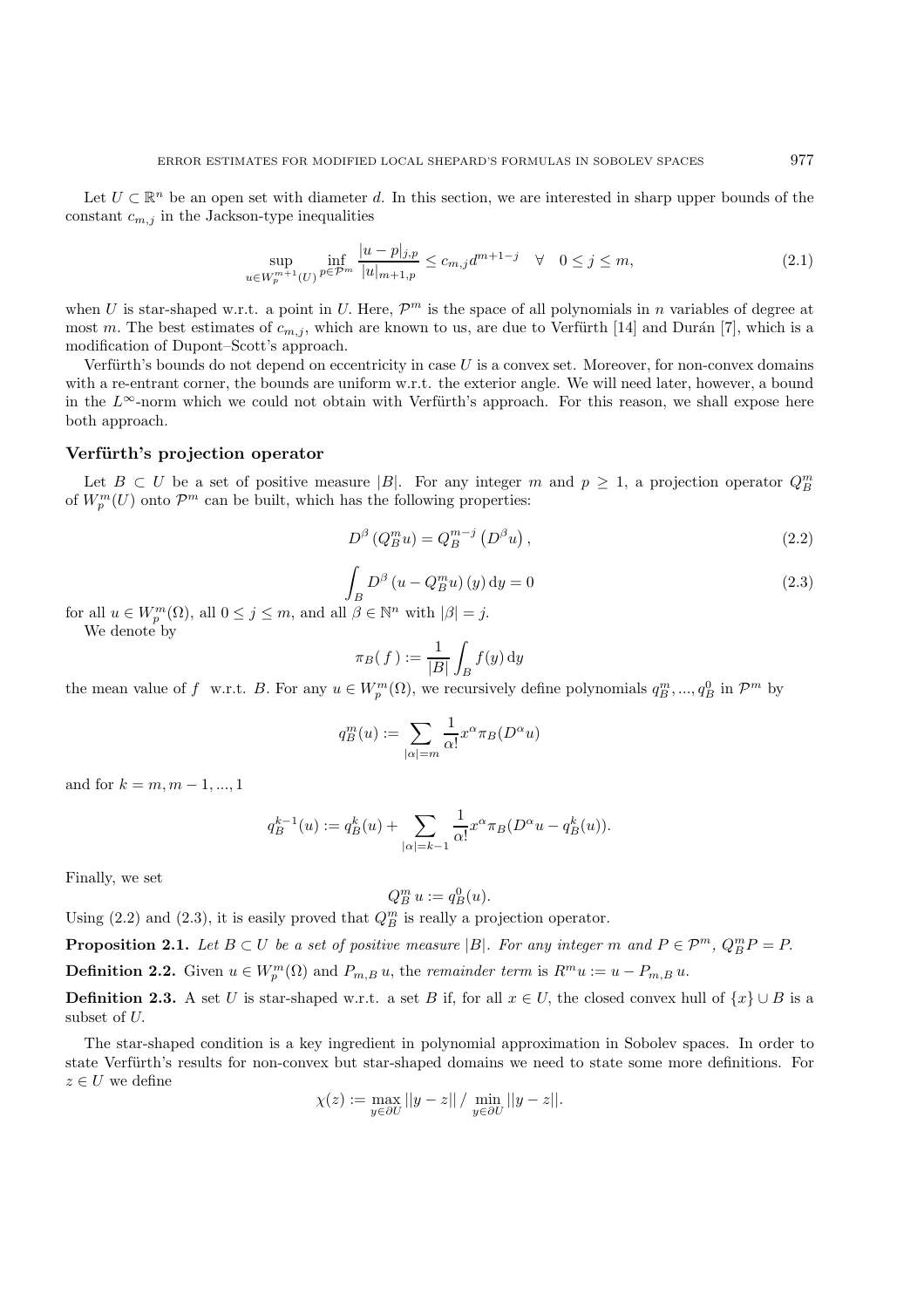Now, assume that U is non-convex but star-shaped w.r.t. one point, and

$$
\mathcal{S}_U := \{ z \in U : U \text{ is star-shaped w.r.t. } z \}.
$$

It is clear that there exists a point  $z_m \in U$  such that  $\chi(z_m) = \min_{z \in S} {\chi(z)}$ . Then, the number  $\theta$  is defined by

$$
\theta := \chi(z_m).
$$

The main Verfürth's result in [14] is:

**Theorem 2.4.** *Let* U *be a domain with diameter* d<sub>U</sub> and which is star-shaped w.r.t. one point. For  $1 \leq p \leq \infty$ and  $m \in \mathbb{N}_0$ , there exist constants  $c_{m,j}$ ,  $0 \leq j \leq m$ , such that

$$
||u - Q_{B_U}^m u||_{j,p} \le c_{m,j} d_U^{m+1-j} |u|_{m+1,p}, \quad \forall u \in W_p^{m+1}(U).
$$

*When U is a convex domain,*  $B_U = U$  *and*  $c_{m,j} = c_{m,j}(n,m)$ , *i.e., the bounds*  $c_{m,j}$  *depend only on n and m*. In *the non-convex case,*  $B_U = B(z_m, \varrho)$ ,  $\varrho = dist(z_m, \partial U)$ , and  $c_{m,j} = c_{m,j}(n, m, \theta)$ .

#### **Dupont–Scott's representation formula**

Let  $B = B(x_0, \varrho)$ . A function  $\sigma \in C_c^{\infty}(\mathbb{R}^n)$  with the properties (i) spt  $\sigma = \overline{B}$  and  $\int_{\mathbb{R}^n} \sigma(x) dx = 1$  will be called a *cut-off function*.

Given a function u of class  $C<sup>q</sup>$ , its Taylor polynomial of order q at y will be denoted by  $T<sup>q</sup><sub>y</sub>u$ .

**Definition 2.5.** Suppose u has weak derivatives of order q in a domain U and  $B \subset\subset U$ , the  $(\sigma, q)$ -Taylor polynomial of u averaged over B is defined as

$$
Q^q u(x) := \int_B T_y^q u(x) \,\sigma(y) \,dy.
$$

As before, the  $m^{th}$ -order remainder term is given by

$$
R^q u := u - Q^q u.
$$

Let U be star-shaped w.r.t. B and  $u \in C^{q+1}(U)$ . Taylor's theorem gives us an error representation of  $u(x) - Q^q u(x)$  which is very useful in order to obtain error estimates [2]. A key parameter in Dupont–Scott's estimates is the chunkiness of U.

**Definition 2.6.** Suppose U has diameter  $d_U$  and is star-shaped w.r.t. an open ball B. Let

 $\rho_{\text{max}} := \sup\{ \varrho : U \text{ is star-shaped w.r.t. a ball } \}$ .

Then, the *chunkiness parameter* of U is defined by

$$
\gamma_U := \frac{d_U}{\varrho_{\max}}.
$$

Dupont–Scott's error estimates are proportional to  $\gamma_U^n$ . Their main results (see [2]) are:

**Theorem 2.7.** Suppose U has diameter  $d_U$  and is star-shaped w.r.t. an open ball B. There exists a constant  $C = C(n, q, \gamma_U)$  *such that* 

 $|| R^q u ||_{U,j,p} \leq C d_U^{q+1-j} || u ||_{U,q+1,p}$ 

*for every*  $u \in W_p^{q+1}(U)$  *and*  $0 \le j \le q$ .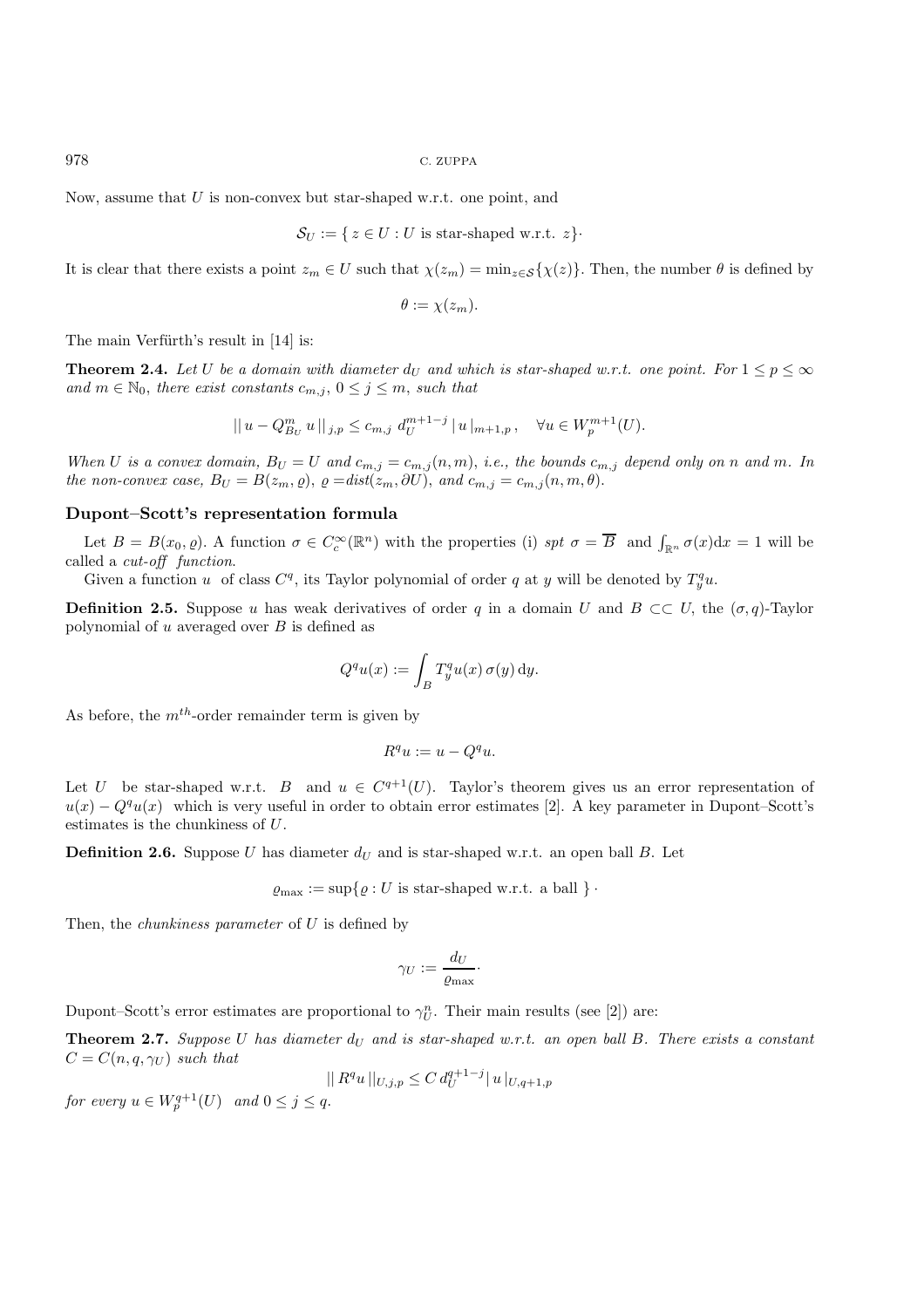**Theorem 2.8.** Let U be star-shaped w.r.t an open ball B. If  $0 < p < \infty$  and  $(q + 1) > n/p$  or  $p = 1$  and  $(q + 1) \geq n$ , then there exists a constant  $C = C(n, q, \gamma_U)$  such that

$$
|| R^{q}u ||_{L^{\infty}(U)} \leq C d_U^{q+1-n/p} || u ||_{U,q+1,p}
$$

*for every*  $u \in W_p^{q+1}(U)$ .

The star-shaped property is, as we have seem, a key tool in approximating by polynomials. We will need some conditions in the domain and *clouds* in order to guaranty the appropriate use of this property.

**A2:** Ω has a Lipschitz continuous boundary ∂Ω [1].

If  $\Omega$  has satisfies **A2**, it can be proved that there exists a number  $\epsilon_{\Omega} > 0$ , such that the intersection

$$
\Omega \cap B(x,r), \quad x \in \overline{\Omega},
$$

is star-shaped w.r.t an open ball, provides  $r < \epsilon_{\Omega}$ . If  $\Omega$  is a convex set,  $\epsilon_{\Omega} = \infty$ .

#### 3. Taylor averaged local Shepard's formulas

Throughout this section we assume the following:

**Condition 3.1.** Given the *partition of unity*  $S_N := \{W_i\}_{i=1}^N$  over  $\overline{\Omega}$ , the *clouds*  $\{\omega_i\}$  have been defined before with the condition  $\overline{\omega}_i = spt \varphi_i$ . In what follows, it is better to have the condition that every  $\omega_i$  is an open ball. So, if this is not the case, the symbol  $\omega_i$  is reassigned in the following way:

$$
\omega_i := B(x_i, r_{\min}),
$$

where

$$
r_{\min} := \min\{r : \omega_i \subset B(x_i, r)\}\cdot
$$

**Remark 3.2.** The equality above must be understood in the context of computer science, not in a mathematical sense.

For future use, we set  $\tilde{\omega}_i := \omega_i \cap \Omega$ , and  $\hat{i} := \{j : \omega_i \cap \omega_j \neq \emptyset\}$ . The following condition is crucial in this section.

**A3: A2** is satisfies and  $h := \max_{i=1,\ldots,N} \{d_i\} \leq \epsilon_{\Omega}$ .

In particular, if **A3** is satisfies, every set  $\tilde{\omega}_i$  is star-shaped w.r.t. an open ball.

Therefore, for each i,  $i = 1,...N$ , we can choose a subset  $B_i \subset \tilde{\omega}_i$  where Verfürth's projection operator applies (see Th. 2.4). We assume that  $B_i = \tilde{\omega}_i$  in case  $\tilde{\omega}_i$  is a convex set.

Given an integer  $m \geq 0$  and  $p \geq 1$ , an m-modified local Shepard's interpolation operator is a linear operator  $ST^m: W_n^{m+1}(\Omega) \to C^{\infty}(\overline{\Omega})$ , called from now on, a  $\mathcal{TA}(m)$  *local Shepard's interpolation operator.* We will define now our first  $\mathcal{TA}(m)$  *local Shepard's interpolation operator* using Verfürth's projection operators.

Let  $u \in W_p^{m+1}(\Omega)$ . For  $i = 1, ..., N$ , we set  $Q_i^m u = Q_{B_i}^m u$ . Then,

$$
\mathcal{ST}^m(u) = \sum_{i=1}^N Q_i^m u \mathcal{W}_i.
$$
\n(3.1)

**Remark 3.3.** Note that, even when  $u \in W_p^{m+1}(\Omega) \cap C(\overline{\Omega})$ ,  $ST^m(u)(x_i) \neq u(x_i)$ , so  $ST^m(u)$  is an interpolant of u in a generalized sense.

**Remark 3.4.** In this section we will never use the *delta-krocneker* property of the Shepard's partition of unity  $\{\mathcal{W}_i\}$ . As a matter of fact, all the results here are also valid assuming that  $\{\mathcal{W}_i\}$  is a partition of unity.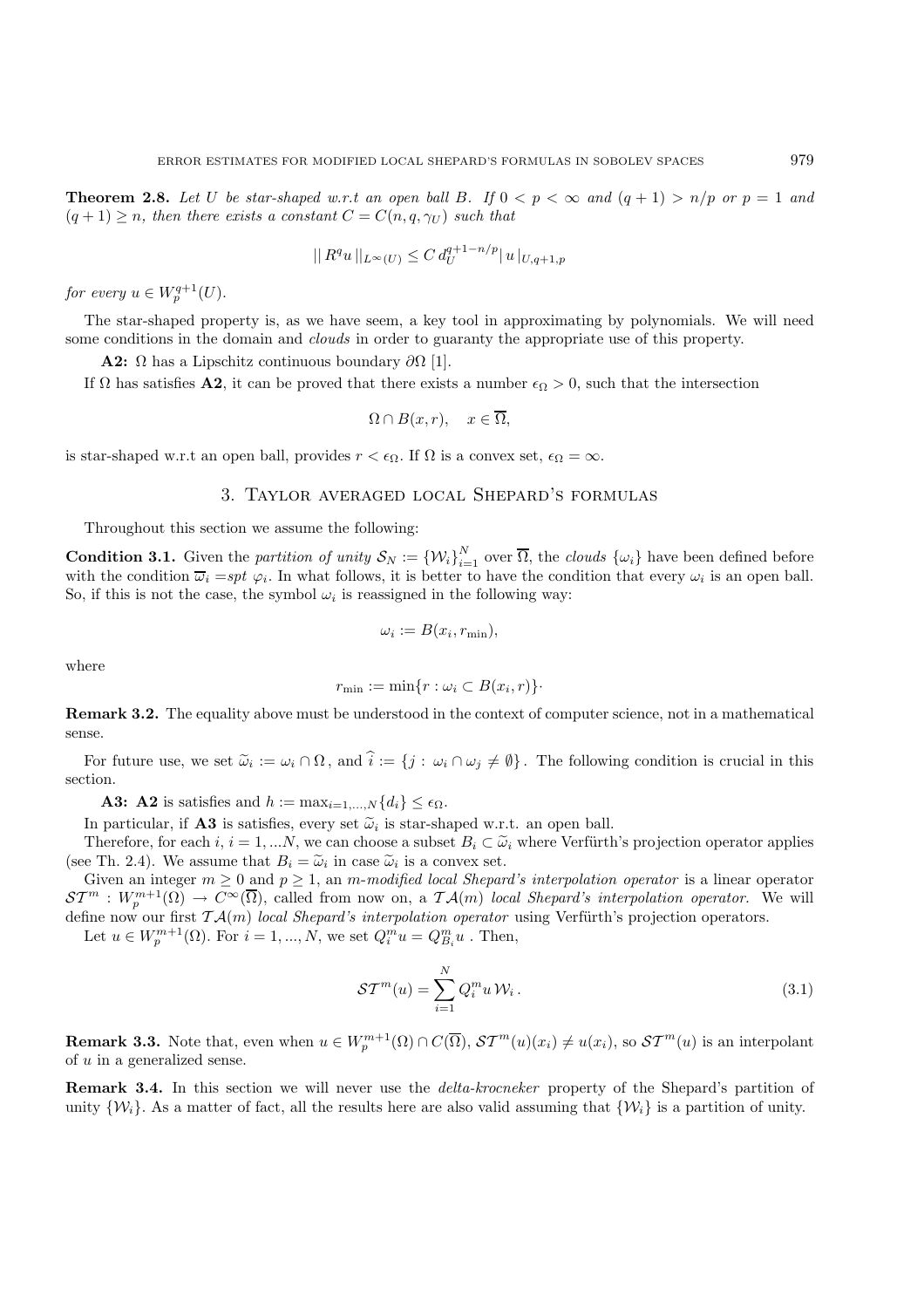A natural and crucial parameter in error estimates is a measure of the overlap of *clouds*:

**A4:** A measure of the overlap of *clouds:*

$$
M = \sup_{i=1,\dots,N} \{ \# \widehat{i} \},
$$

where  $\#S$  denote the number of elements in a finite set S.

**Remark 3.5.** Other authors [5, 8], use the pointwise condition **A4P**:

$$
M = \sup_{x \in \overline{\Omega}} \{ \#(j : x \in \omega_j) \}.
$$

In fact, **A4** and **A4P** are different requirements. We could not obtain these results here with **A4P**.

For every i,  $i = 1, ...N$ , we have a set of bounds  $c_{m,j}(i)$  given by theorem 2.4. We define:

$$
\widetilde{C}_{m,i} := \max_{0 \le j \le m} \{c_{m,j}(i)\},\tag{3.2}
$$

and

$$
\widetilde{C}_m := \max_{i=1,\dots,N} \{\widetilde{C}_{m,i}\}.
$$
\n(3.3)

We are interested in estimating the error  $u - ST<sup>m</sup>(u)$  in Sobolev norms. The following result will be useful in passing from local to global estimates.

**Lemma 3.6.** *Let*  $f, g \in L^1(\Omega)$  *be two positive functions. Suppose that, for every*  $i = 1, ..., N$ ,  $n(i)$  *is a subset of indexes such that:*

$$
\#n(i) \le M. \tag{3.4}
$$

*If*

$$
\int_{\omega_i} f(x) dx \le \sum_{j \in n(i)} \int_{\omega_j} g(x) dx, \quad \forall i : i, ..., N,
$$

*then*

$$
\int_{\Omega} f(x) dx \leq M^2 \int_{\Omega} g(x) dx.
$$

*Proof.* First, we have  $\int$ Ω  $f = \int$ Ω  $f\left(\sum_{i=1}^N \mathcal{W}_i\right) \leq \sum_{i=1}^N \int_{\omega_i}$  $f \mathcal{W}_i \leq \sum_{i=1}^N \int_{\omega_i}$  $f$ . By the hypotheses, we have

$$
\sum_{i=1}^N \int\limits_{\omega_i} f \leq \sum_{i=1}^N \sum_{j \in n(i) \omega_j} \int\limits_{\omega_j} g \, .
$$

Condition  $(3.4)$  implies that each  $\int$  $\omega_j$ g appears no more than M times in  $\sum_{i=1}^{N} \sum_{j=1}^{N}$  $j\in n(i)$ R  $\omega_j$ g. So,

$$
\sum_{i=1}^N \sum_{j \in n(i)_{\omega_j}} \int\limits_{\mathcal{G}} g \leq M \, \sum_{j=1}^N \int\limits_{\omega_j} g \, .
$$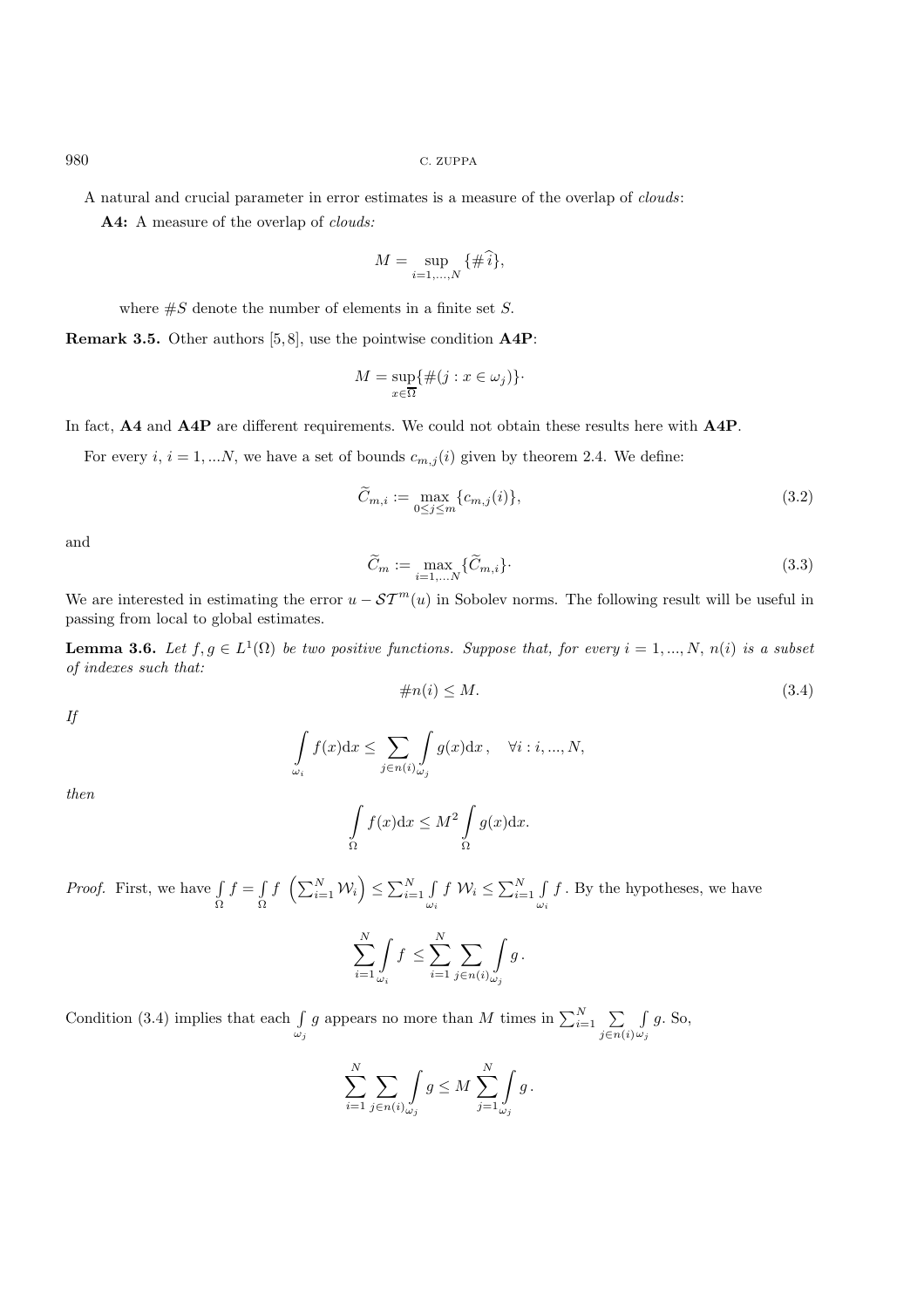Now,

$$
\sum_{j=1}^{N} \int_{\omega_j} g = \sum_{j=1}^{N} \int_{\omega_j} g \left( \sum_{k_j \in \widehat{j}} \mathcal{W}_{k_j} \right)
$$
  

$$
\leq \sum_{j=1}^{N} \sum_{k_j \in n(j) \cup_{k_j}} \int_{\omega_{k_j}} g \mathcal{W}_{k_j}.
$$

Applying another time  $(3.4)$ , it follows that each  $\int$  $\omega_k$  $g \mathcal{W}_k$  appears no more than  $M$  times in  $\sum^N$  $j=1$  $\sum_{k_j\in n(j)}$  $\omega_{k_j}$  $g\mathcal{W}_{k_j}$  . Therefore,

$$
\sum_{j=1}^{N} \sum_{k_j \in n(j)_{\omega_{k_j}}} \int g \mathcal{W}_{k_j} \leq M \sum_{k=1}^{N} \int_{\omega_k} g \mathcal{W}_k
$$

$$
= M \int_{\Omega} g
$$

and the lemma is proved.  $\square$ 

Our first global error estimate is:

**Theorem 3.7.** *Assume A1U*, *A3*, *A4* and let  $p \geq 1$ ,  $l \leq m$ . If  $u \in W_p^{m+1}(\Omega)$ , then

$$
|u - ST^m(u)|_{l,p} \leq C_{m,l} h^{m+1-l} |u|_{m+1,p},
$$

*where*

$$
C_{m,l} = (\# {\alpha : |\alpha| = l})^{1/p} M^{2/p} C(n,m) G_m \widetilde{C}_m .
$$

*The value of constant*  $C(n, m)$  *will be clarified along the proof of the theorem. Proof.* Given  $\alpha \in \mathbb{N}_0^n$ ,  $|\alpha| = l$ , we will estimate  $||D^{\alpha}(u - \mathcal{ST}^m(u))||_{L^p(\Omega)}$ . We have

$$
\int_{\Omega} |D^{\alpha}(u - \mathcal{ST}^m(u))(x)|^p dx \leq \sum_{i=1}^N \int_{\widetilde{\omega}_i} |D^{\alpha}(u - \mathcal{ST}^m(u))(x)|^p \mathcal{W}_i(x) dx
$$
  

$$
\leq \sum_{i=1}^N \int_{\widetilde{\omega}_i} |D^{\alpha}(u - \mathcal{ST}^m(u))(x)|^p dx.
$$

For  $x \in \tilde{\omega}_i$ , we can write

$$
u(x) - \mathcal{ST}^m(u)(x) = \sum_{j \in \hat{i}} \left( u(x) - Q_j^m(u)(x) \right) \mathcal{W}_j(x)
$$

$$
= \sum_{j \in \hat{i}} R_j^m(u)(x) \mathcal{W}_j(x).
$$

Therefore,

$$
\int\limits_{\widetilde{\omega}_i} |D^{\alpha}(u - \mathcal{ST}^m(u))(x)|^p \mathrm{d}x \leq \sum_{j \in \widehat{i} \widetilde{\omega}_j} \int |D^{\alpha}(R_j^m(u)\mathcal{W}_j)(x)|^p \mathrm{d}x.
$$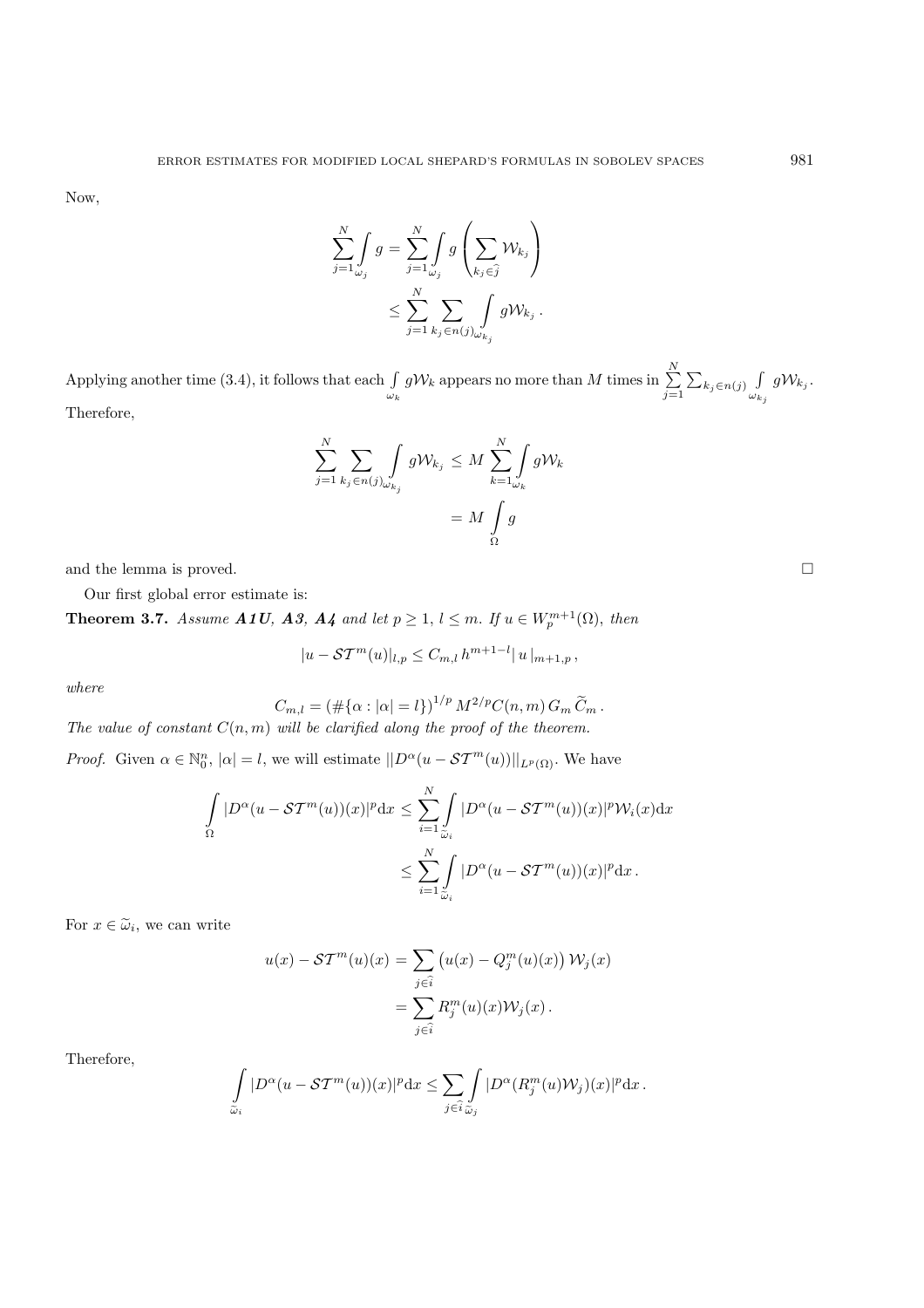We will now turn to  $\int$  $\tilde\omega_j$  $|D^{\alpha}(R_j^m(u)\mathcal{W}_j)(x)|^p dx$ , for a fixed  $j \in \hat{i}$ . Given  $\gamma \in \mathbb{N}_0^n$ ,  $\gamma \leq \alpha$ , by (2.4) we have

$$
||D^\gamma(R_j^m(u))||^p_{L^p(\widetilde{\omega}_j)}\leq \widetilde{C}_m^p\,h^{(m+1-|\gamma|)p}|\,u\,|_{\widetilde{\omega}_j,m+1,p}^p\,.
$$

Taking into account that

$$
||D^{\delta} \mathcal{W}_j||_{L^{\infty}} \le \frac{G_m}{h^{|\delta|}}, \quad |\delta| \le m
$$

and Leibniz's rule, it follows that

$$
D^{\alpha}(R_j^m(u)\mathcal{W}_j) = \sum_{\gamma+\delta=\alpha} C(\alpha,\gamma,\delta) D^{\gamma} R_j^m(u) D^{\delta} \mathcal{W}_j,
$$

where

$$
C(\alpha, \gamma, \delta) = \prod_{i=1}^{n} \begin{pmatrix} \alpha_i \\ \delta_i \end{pmatrix}.
$$

By choosing a constant  $C(n, m)$  satisfying  $\sum_{\gamma+\delta=\alpha} C(\alpha, \gamma, \delta)^p \leq C(n, m)^p$  for all  $|\alpha| \leq m$ , we get

$$
|| D^{\alpha}(R_j^m(u)\mathcal{W}_j) ||_{L^p(\widetilde{\omega}_j)}^p \le \left( C(n,m)G_m \widetilde{C}_m \right)^p h^{(m+1-l)p} ||u||_{\widetilde{\omega}_j,m+1,p}^p.
$$

Now, we can use Lemma 3.6 with

$$
f = |D^{\alpha}(R_j^m(u)\mathcal{W}_j)|^p
$$

and

$$
g = \left(C(n, m)C_{D,m} \widetilde{C}_m\right)^p h^{(m+1-l)p} \left(\sum_{|\beta|=m+1} |D^{\beta} u|^p\right)
$$

in order to get

$$
|| D^{\alpha}(R_j^m(u)\mathcal{W}_j) ||_{L^p(\Omega)}^p \leq M^2 (C(n,m)G_m \widetilde{C}_m)^p h^{(m+1-l)p} ||u||_{m+1,p}^p.
$$

Hence

$$
|D^{\alpha}(R_j^m(u)\mathcal{W}_j)|_{l,p} \leq (\#\{\alpha : |\alpha| = l\})^{1/p} M^{2/p} (C(n,m)G_m \widetilde{C}_m) h^{m+1-l} |u|_{m+1,p}
$$

and the theorem is proved.  $\square$ 

The next local error estimate follows easily from the method of proof of the previous theorem. **Theorem 3.8.** *Assume A1*, *A3 and <i>A4 and let*  $p \ge 1$ ,  $l \le m$ . *If*  $u \in W_p^{m+1}(\Omega)$ , *then* 

$$
|u-\mathcal{ST}^m(u)|_{\widetilde{\omega}_i,l,p}\leq C_{m,l,i}h_i^{m+1-l}|u|_{\widetilde{\omega}_i,m+1,p},
$$

*where*

$$
C_{i,m,l} = M^{1/p}(C(n,m) G_{m,i} \hat{C}_{m,i}) (\# {\alpha : |\alpha| = l})^{1/p},
$$
  

$$
h_i = \max_{j \in \hat{i}} \{d_j\}, \text{ and } \hat{C}_{m,i} = \max_{j \in \hat{i}} \{\tilde{C}_{m,j}\}.
$$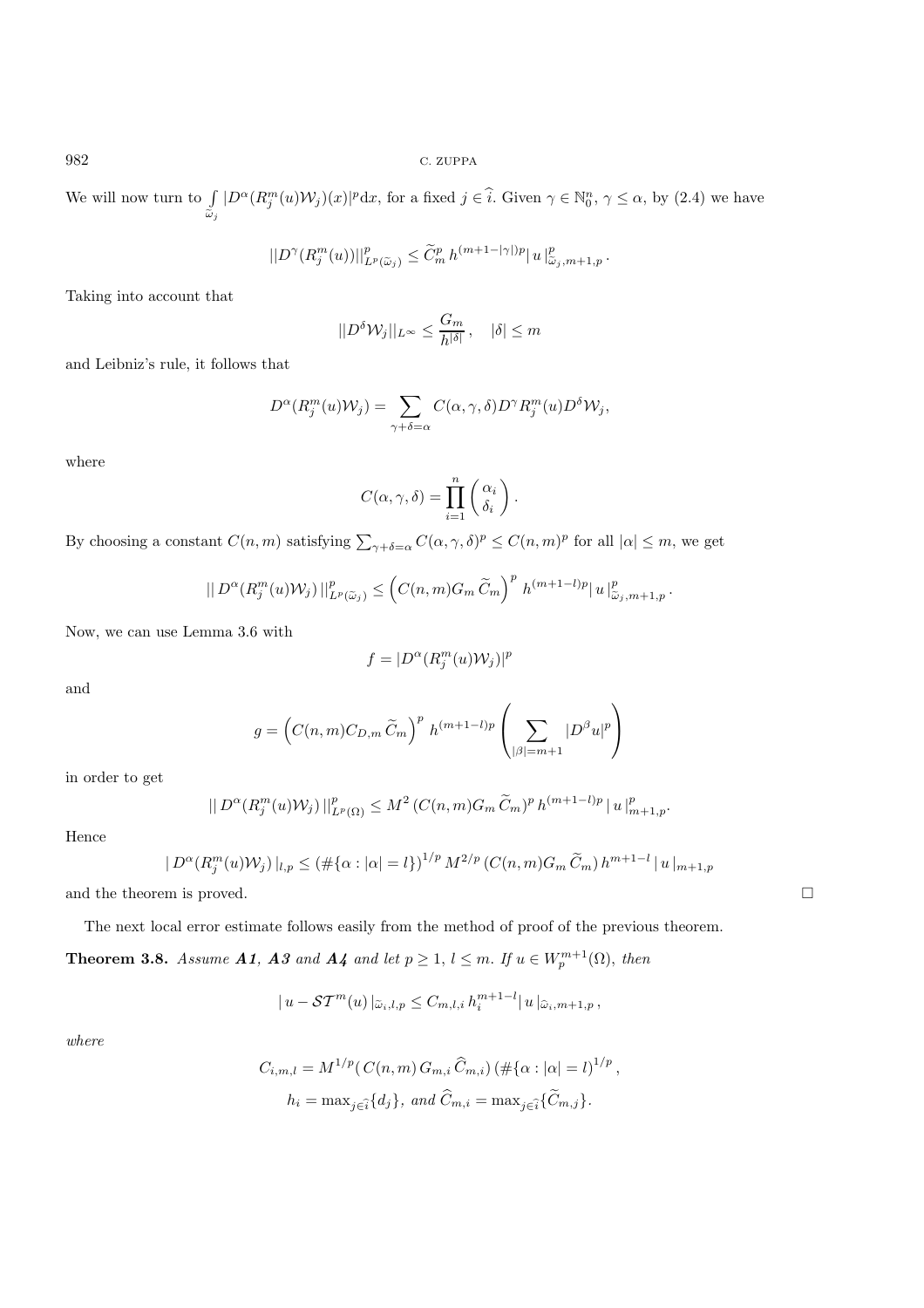# 3.1. **Application to** *h-p* **cloud functions**

In the *h-p* cloud method [5], the vectorial space  $\mathcal{F}^m$  defined by

$$
\mathcal{F}^m = \left\{ v : v = \sum_{i=1}^N P_i^m \mathcal{W}_i, P_i^m \in \mathcal{P}_i^m, i = 1, ..., N \right\},\
$$

is utilized to solve elliptic PDEs in a Galerkin scheme over a Sobolev space  $H^m(\Omega)$ .

In the notation of Duarte–Oden,  $\mathcal{F}_m^m$  corresponds to  $\mathcal{F}_N^{k=0,m}$ . Numerical experiments performed in [4,5] have shown that the family of functions  $\mathcal{F}_{N}^{k=0,m}$  are the best choice for the *h-p* cloud method. We can use the error estimates obtained here to improve the results of [4, 5].

If  $u \in H^{m+1}(\Omega)$  is the exact solution of the boundary-value problem, by Céa's lemma [2, 3], the error is estimated by an expression like

$$
C\inf_{v\in\mathcal{F}^m}||u-v||_{m,2}.
$$

As  $ST^{m}(u) \in \mathcal{F}^{m}$ , the result above can be applied in order to obtain error estimates of the boundary-value problem.

The following Jackson-type inequalities follow from Theorem 3.7 .

**Corollary 3.1.** *Assume A1,**A2U**and**A4. Let**m**be an integer* **> 0** *and* $p \ge 1$ *. Then* 

$$
\sup_{u \in W_p^{m+1}(\Omega)} \inf_{v \in \mathcal{F}^m} \frac{|u - v|_{l,p}}{|u|_{m+1,p}} \le C_{m+1,l} h^{m+1-l} \quad \forall \ 0 \le l \le m,
$$

*where*

$$
C_{m+1,l} = (\# {\alpha : |\alpha| = l})^{1/p} M^{2/p} (C(n,m)G_m CM_m).
$$

#### 4. Local Shepard's formulas with least square fits

Let  $\mathcal{F} := \mathbb{R}^N$  be the set of possible values  $\mathbf{f} = (f_i)_{i=1}^N$  of functions at the nodes  $x_i$  and let m be a positive integer. In this section we study linear operators

$$
\mathcal{T}^m: \mathcal{F} \rightarrow \prod_{i=1}^N \mathcal{P}_i^m
$$

built by least squares fits of Taylor's polynomial

$$
T_i^m[\mathbf{f}](x) = f_i + \sum_{1 \leq |\alpha| \leq m} a_\alpha (x - x_i)^\alpha \tag{4.1}
$$

to function values on a set of nearby nodes of node  $x_i$ . The set of nearby nodes of node  $x_i$  where the weighed least square approximation  $(4.1)$  is made, is called the *star* of  $x_i$  [5].

Assume that we have functions  $T_i^m : \mathcal{F} \to \mathcal{P}_i^m, \, i=1,...,N$  , such that:

- $T_i^m$  is a linear transformation.
- For every  $u \in \mathcal{F}$ ,  $T_i^m(u)(x_i) = u_i$ . That is, the constant term  $a_0$  of  $T_i^m(u)$  is equal to  $u_i$ .
- If  $u=(1, 1, ..., 1)$  then  $T_i^m(u)=1$ , for every  $i=1, ..., N$ .

Given  $u \in \mathcal{F}$ , the *m-modified local Shepard's* interpolating function of the data values  $u = (u_i)$  is

$$
\mathcal{ST}^m(u) = \sum_{i=1}^N T_i^m(u) \cdot \mathcal{W}_i.
$$
\n(4.2)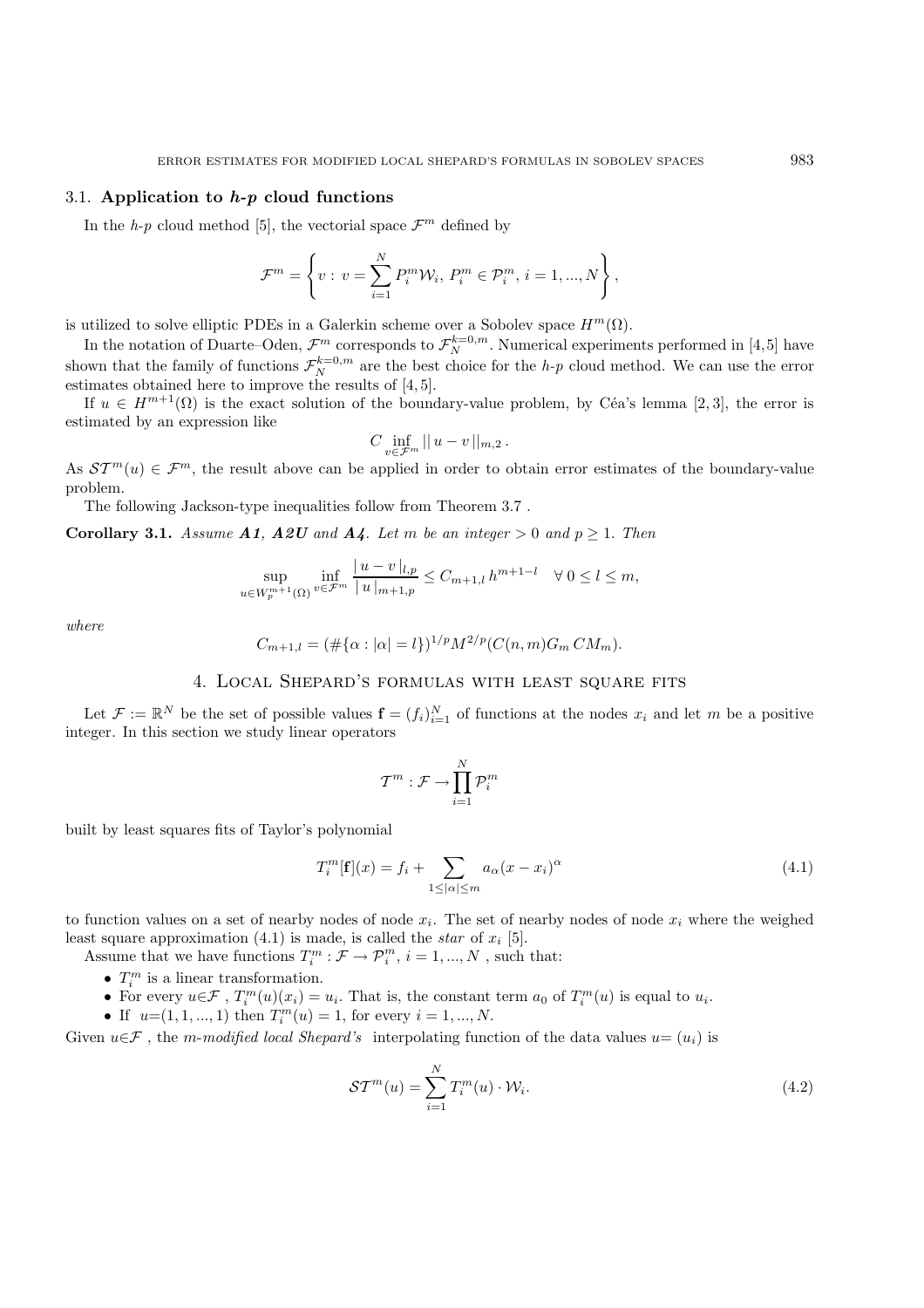# 4.1. **Shape functions**

If  ${\bf e}_i\}_{i=1,...,N}$  is the canonical basis of  $\cal F$ , the functions  $\{\phi_i\}$  defined by

$$
\phi_i := \mathcal{ST}^m(\mathbf{e}_i)
$$

are called the *shape* functions of the modified local Shepard's formula (4.2). We list bellow some properties of the *shape* functions which are easily proved.

- The class  $\{\phi_i\}_{i=1,\dots,N}$  form a  $C^{\infty}$  partition of unity.
- For  $i, j = 1, ..., N, \phi_i(x_j) = \delta_{ij}$ .
- For every  $u \in \mathcal{F}$

$$
\mathcal{ST}^m(u) = \sum_{i=1}^N u_i \phi_i \,. \tag{4.3}
$$

In practical applications, a property of localization of  $T_i^m$  is desirable. That is, every  $T_i^m$  depends only on values  $u_j$  at nodes  $x_j$  in a selected neighborhood of  $x_i$ . So, it is assumed that:

Every node  $x_i$  has a *star* of indexes of nodes

$$
\mathcal{ST}(i) = \{i, j_1(i), ..., j_{k_i}(i)\}, \quad j_k(i) \neq i,
$$

selected in same way, such that  $T_i^m$  depends only on values

$$
r_i([f) := (f_i, f_{j_1(i)}, ..., f_{j_{k_i}(i)}).
$$

However,  $T_i^m$  can be considered as defined in all  $\mathcal F$  by the standard linear extension scheme.

A natural candidate for *star*  $ST(i)$  is clearly  $\{j : x_j \in \omega_i\}$ , but this is not necessarily the best choice. Renka obtained good results with  $\omega_i = B_{R_{1(i)}}(x_i)$  and  $ST(i) = \{j : x_j \in B_{R_{2(i)}}(x_i)\}\$  with  $R_{1(i)} \neq R_{2(i)}$  [11]. In this work however, we always assume that  $ST(i) = \{j : x_j \in \omega_i\}.$ 

# 4.2. Building  $T_i^m$  by least square fitting

Let u be a function defined in  $\overline{\Omega}$ . We set  $r_i(u) := (u_j)_{j \in \mathcal{ST}(i)}$ , where we have written  $u_j = u(x_j)$  in order to simplify.

Let  $V = \{p_t\}_{1 \le t \le N_m}$  be a basis of the set of polynomial of degree at most m. An efficient scheme for approximating derivatives of a function consists in seeking a polynomial function

$$
T_i^m[r_i(u)](x) = u_i + \sum_{t=1}^{N_m} a_t p_t(x - x_i)
$$
\n(4.4)

that satisfies

$$
T_i^m[r_i(u)](x_j) =_{ls} u_j \tag{4.5}
$$

on the set of nodes of the reduced *star*  $ST'(i)$  in a weighed least square sense. Here,

$$
\mathcal{ST}'(i) := \mathcal{ST}(i) \backslash \{i\} ,
$$

and the precise meaning of symbol  $=$ <sub>ls</sub> is defined bellow. Note that we exclude i from our calculus because value  $u_i$  is fixed at  $x_i$ .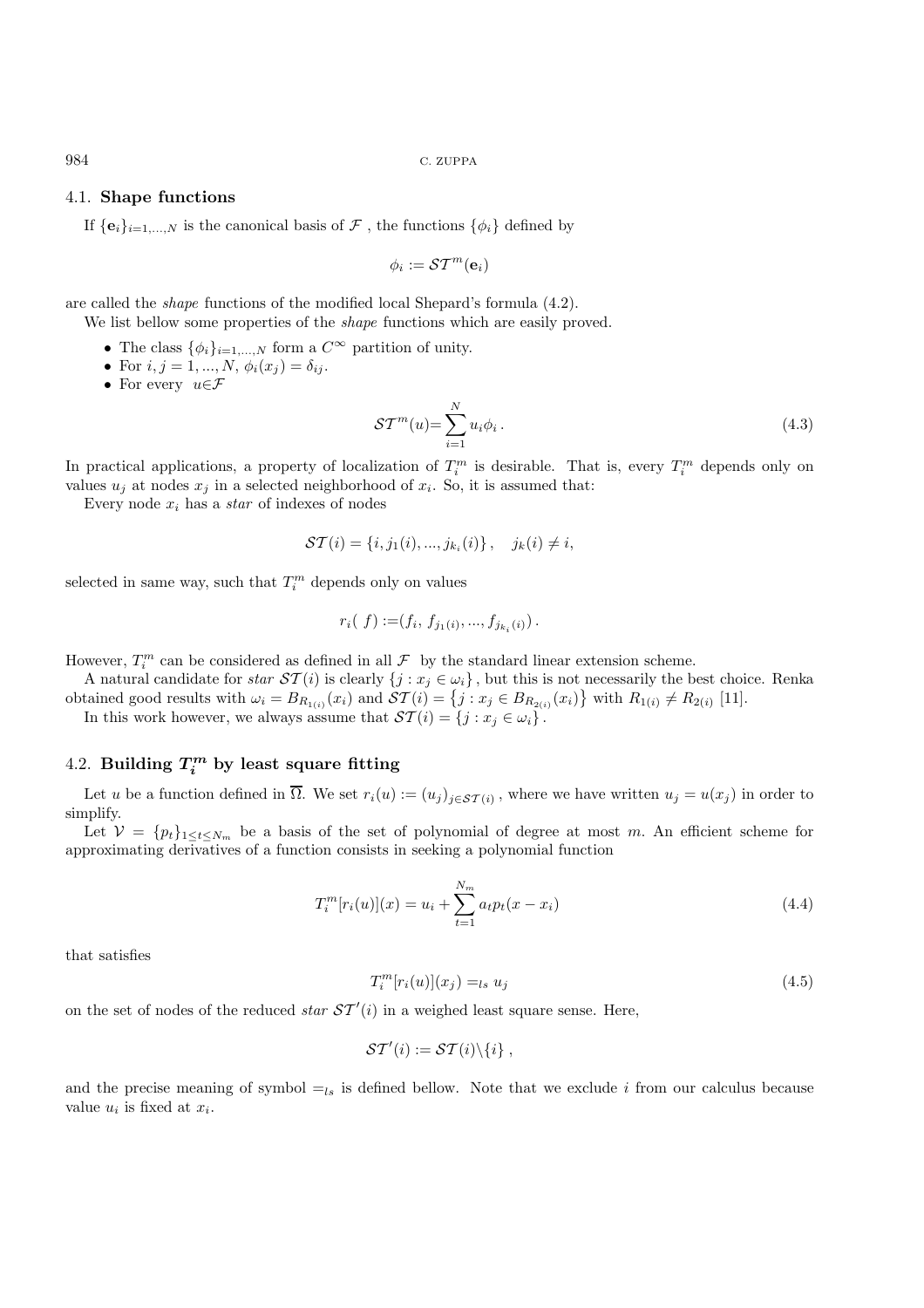$$
E(a) = \frac{1}{2} \sum_{j \in \mathcal{ST}'(i)} w(||x_j - x_i||) \cdot (T_i^m[r_i(u)](x_j) - u_j)^2, \tag{4.6}
$$

where  $a = (a_t)_{1 \leq t \leq N_m}$ .

A common and recommended selection for w is  $w(x)=1/x^2$ .

Let  $B_i = B_i(\mathcal{V})$  be the Vandermonde matrix

$$
(p_t(xj-x_i))_{1\leq t\leq N_m, j\in \mathcal{ST}'(i)},
$$

and W the diagonal matrix with

$$
W_{kk} = || x_{j_k} - x_i ||^{-2} .
$$

The normal equations for problem (4.6) are, in matrix notation

$$
A a = C \widetilde{r}_i(u) , \qquad (4.7)
$$

where

$$
\widetilde{r}_i(u) := \left(u_{j_1} - u_i, u_{j_2} - u_i, ..., u_{j_{k_i}} - u_i\right),\,
$$

 $A = B_i W B_i^T$  and  $C = B_i W$ .

**A5:** We assume from now on that all *stars* are regular in the sense that matrix A is non singular at every node  $x_i$ .

The next result gives us a necessary and sufficient condition to satisfy the assumption above in a generic and stable way [15]. It should be remarked that a related issue was considered in [8, 16] in the context of other approximations also based on partition of unity.

**Definition 4.1.** The set of nodes  $\{x_j\}_{j\in\mathcal{ST}'(\alpha)}$  is called  $\mathcal{P}_i^m$  – unisolvent if the Vadermonde matrix satisfies  $rank(B_i) = N_m$ .

It is clear that this property does not depend on the basis  $V$ .

**Theorem 4.2.** *A necessary and sufficient condition for the satisfaction of condition A5 is that the set of nodes*  ${x_j}_{j \in \mathcal{ST}'(i)}$  *is*  $\mathcal{P}_i^m$  *- unisolvent*  $\forall i : i = 1, ..., N$ .

**Corollary 4.3.** *If*  $m = 1$ ,  $\{x_j\}_{j \in \mathcal{ST}'(i)}$  *is*  $\mathcal{P}_i^1$  *- unisolvent if and only if the set of vectors*  $\{x_j - x_i\}_{j \in \mathcal{ST}'(i)}$ *contains a subset of* n *lineally independent vectors.*

At node  $x_i$ , the Taylor's polynomial  $(4.4)$  will be now denoted by

$$
T_i^m[r(u)](x) = u_i + \sum_{1 \le |\nu| \le m} a_\nu (x - x_i)^\nu.
$$
\n(4.8)

A crucial ingredient in error estimates in [15] was a measure of the quality of the approximating Taylor's polynomial (4.8). Taking into account that we have set here  $\mathcal{ST}(i) = \{j : x_j \in \omega_i\}$ , we have

$$
\max_{j \in \mathcal{ST}(i)} \{ ||x_j - x_i|| \} \le d_i.
$$

The next result has been proved in [15].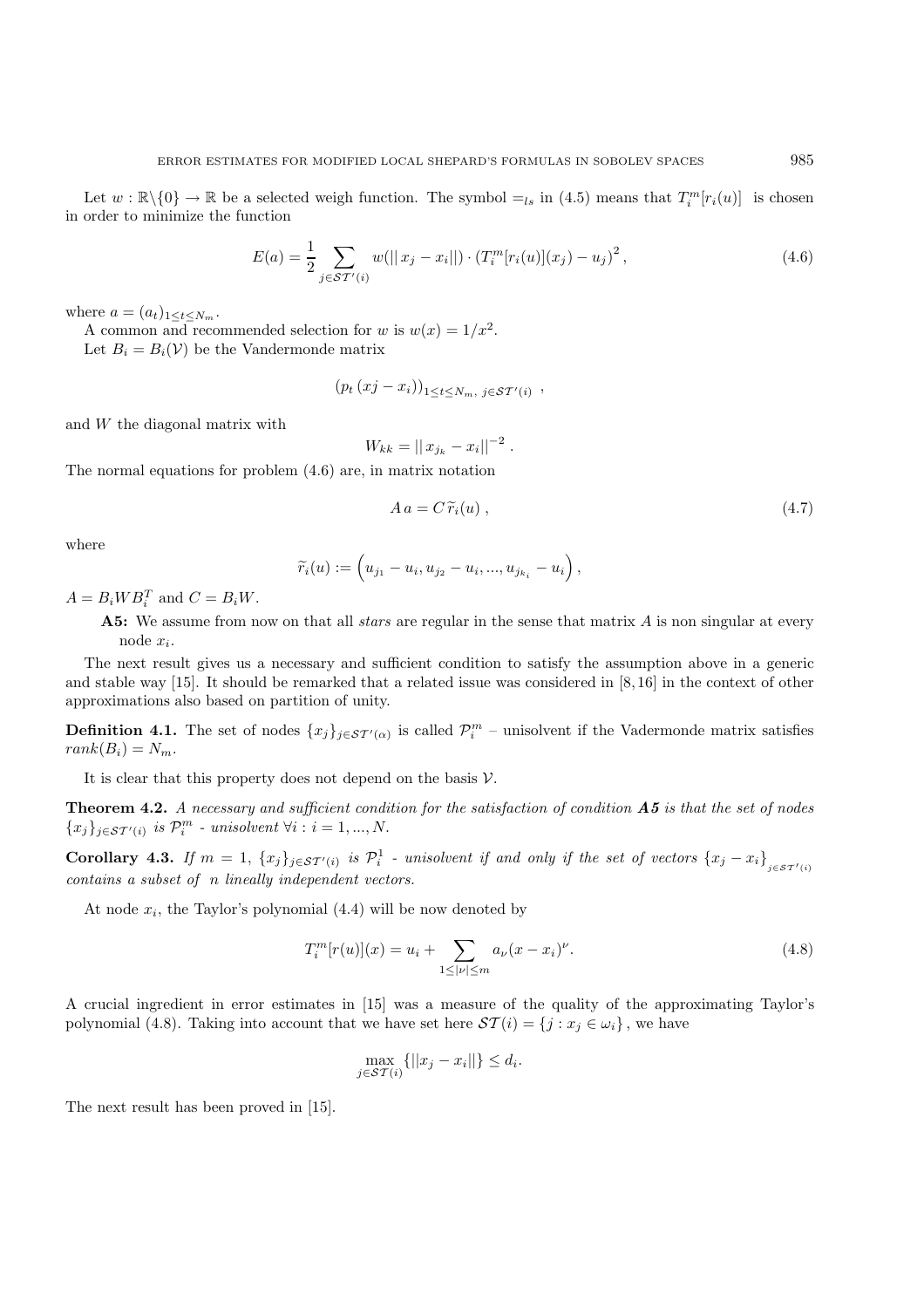**Theorem 4.4.** *Assume* **A5** and  $m \leq 2$ . Then, for every  $i = 1, ..., N$ , there exists a number  $C(\mathcal{ST}(i))$ , which *is algebraically computable, such that*

$$
|a_{\nu}| \le C(\mathcal{ST}(i)) d_i^{-|\nu|} ||\widetilde{r}_i(u)||, \quad |\nu| = 1, ..., m,
$$
\n(4.9)

*where*  $(a_{\nu})_{1 \leq |\nu| \leq m}$  *is the solution of (4.7).* 

The number  $C(\mathcal{ST}(i))$  is called the *condition number* of the *star*  $\mathcal{ST}(i)$ .

**Remark 4.5.** Strictly speaking, we have proved Theorem 4.4 for  $m \leq 2$ . But, by inspecting the proof, the result is true in general. In practice however, only low order approximations are used because of the notorious polynomial snaking problem.

Assuming **A5** and  $m \leq 2$ , the m-modified local Shepard's interpolation operator (4.3) obtained by least square fits as described in this subsection will be called a LS(m) *local Shepard's interpolation operator.*

The next result is easily proved.

**Theorem 4.6.** *Assuming A5 and*  $m \leq 2$ , *the*  $LS(m)$  *local Shepard's interpolation operator is* m-reducible. *That is, for every polynomial* P *of degree at most* m, *we have*

$$
P(x) = \sum_{i=1}^{N} P(x_i) \phi_i(x), \quad \forall x \in \overline{\Omega}.
$$

We will only prove in this section a global estimate. Then, all conditions will be stated in a global setting. We denote  $C_i = C(\mathcal{ST}(i)), i = 1, ..., N$ , and let

$$
\widehat{\mathcal{C}} := \max_{i=1,\dots,N} \{ \mathcal{CN}_i \}.
$$
\n(4.10)

We will need a constant  $A > 0$  such that

$$
d_i^{-1} \le A h^{-1}, \quad i = 1, ..., N. \tag{4.11}
$$

**Theorem 4.7.** *Assume*  $\mathbf{A1U}$ ,  $\mathbf{A3}$ ,  $\mathbf{A4}$ ,  $\mathbf{A5}$  and  $m \leq 2$ . Then, there are constants  $C = C(n, m, \mathcal{C}, G_m, M, A)$ *such that*

$$
||D^{\alpha}\phi_i||_{L^{\infty}(\mathbb{R}^n)} \leq \widetilde{C} h^{-|\alpha|}, i = 1, ..., N \text{ and } |\alpha| \leq m.
$$

*Proof.* Given i and  $\alpha$ , spt  $(\phi_i) \subset \bigcup_{j \in \hat{i}} \omega_j$  and we can write

$$
\phi_i = \sum_{j \in \hat{i}} T_j^m(\mathbf{e}_i) \mathcal{W}_j. \tag{4.12}
$$

If

$$
T_j^m(\mathbf{e}_i) = \sum_{0 \le |\nu| \le m} a_\nu^{ij} (x - x_j)^\nu
$$

then, for any  $\beta$ ,  $\beta \leq \alpha$ ,

$$
D^{\beta}T_j^m(\mathbf{e}_i)=\sum_{0\leq|\nu|\leq m,\beta\leq\nu}C(n,\alpha,\nu)\,a_{\nu}^{ij}\,(x-x_j)^{\nu-\beta}.
$$

We now choose a constant  $C = C(n, m)$  such that

$$
\sum_{0 \le |\nu| \le m, \beta \le \nu} C(n, \beta, \nu) \le C, \quad |\beta| \le m, |\nu| \le m. \tag{4.13}
$$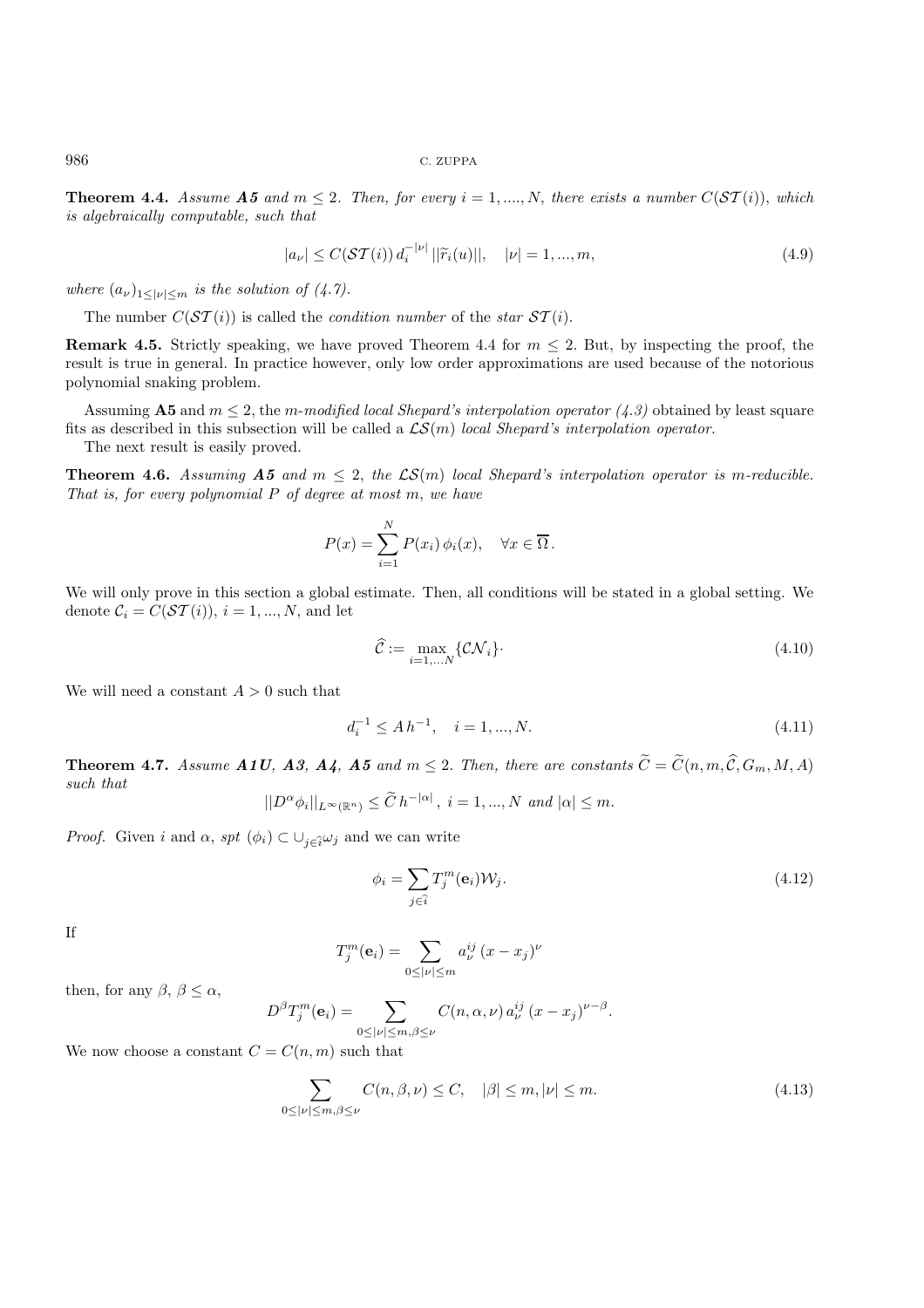Now, given  $x \in spt$  ( $\phi_i$ ) and  $s \in \hat{i}$ , we have

$$
|D^{\beta}T_{s}^{m}(\mathbf{e}_{i})(x)| \leq \sum_{0 \leq |\nu| \leq m, \beta \leq \nu} C(n, \beta, \nu) |a_{\nu}^{is}| ||x - x_{s}||^{|\nu| - |\beta|}
$$
  

$$
\leq \sum_{0 \leq |\nu| \leq m, \beta \leq \nu} C(n, \beta, \nu) C_{s} d_{s}^{-|\beta|}
$$
  

$$
\leq C \widehat{C} A h^{-|\beta|}.
$$

Among constants  $\mathcal C$  and  $\mathcal A$ , we have used here Theorem 4.4.

By Leibniz's rule it follows that

$$
|D^{\alpha}(T_s^m(\mathbf{e}_i)\mathcal{W}_s)(x)| \leq \sum_{\beta+\gamma=\alpha} C(n,\beta,\gamma)|D^{\beta}T_s^m(\mathbf{e}_i)(x)||D^{\gamma}\mathcal{W}_s(x)|
$$
  

$$
\leq \sum_{\beta+\gamma=\alpha} C(n,\beta,\gamma) \left( C \widehat{C} Ah^{-|\beta|} \right) \left( G_m Ah^{-|\gamma|} \right).
$$

Setting constant C in (4.13) greater than any sum  $\sum_{\beta+\gamma=\alpha} C(n,\beta,\gamma)$ , the last inequality can be written

$$
|D^{\alpha}(T_s^m(\mathbf{e}_i)\mathcal{W}_s)(x)| \leq \overline{C} h^{-|\alpha|},
$$

where  $\overline{C} = C^2 \widehat{C} G_m A^2$ . Therefore, by (A1)

$$
|D^{\alpha}\phi_i(x)| \leq \sum_{s \in \hat{i}} |D^{\alpha}(T_s^m(\mathbf{e}_i))\mathcal{W}_s)(x)|
$$
  

$$
\leq M \overline{C} h^{-|\alpha|}.
$$

Setting  $\widetilde{C} = M \overline{C}$ , we get

$$
||D^{\alpha}\phi_i||_{L^{\infty}} \leq \tilde{C} \; h^{-|\alpha|}
$$

and the theorem is proved.  $\Box$ 

A local version of the theorem above can be stated with obvious modification.

# 4.3. **Sobolev error estimates for**  $LS(m)$  **operators**

Through the rest of this section we assume  $m \leq 2$  without explicit mention to it. We assume also  $(m+1)p > n$ if  $p > 1$ , or  $m + 1 \ge n$  if  $p = 1$ .

Let  $u \in W_p^{m+1}(\Omega)$ , then by the Sobolev imbedding theorem,  $u \in C(\overline{\Omega})$ , and it is meaningful to use pointwise values of u. We define the interpolation operator as in  $(4.3)$  by

$$
\mathcal{ST}^m(u) = \sum_{i=1}^N u_i \phi_i.
$$

In order to state our error estimations, we need here some condition similar to (3.1), but in a somewhat stronger form. For simplifying writing, we set

- $\psi_i := spt \phi_i$ .
- $\psi_i = \psi_i \cap \Omega$ .
- $i := \{j : \psi_i \cap \psi_j \neq \emptyset\}.$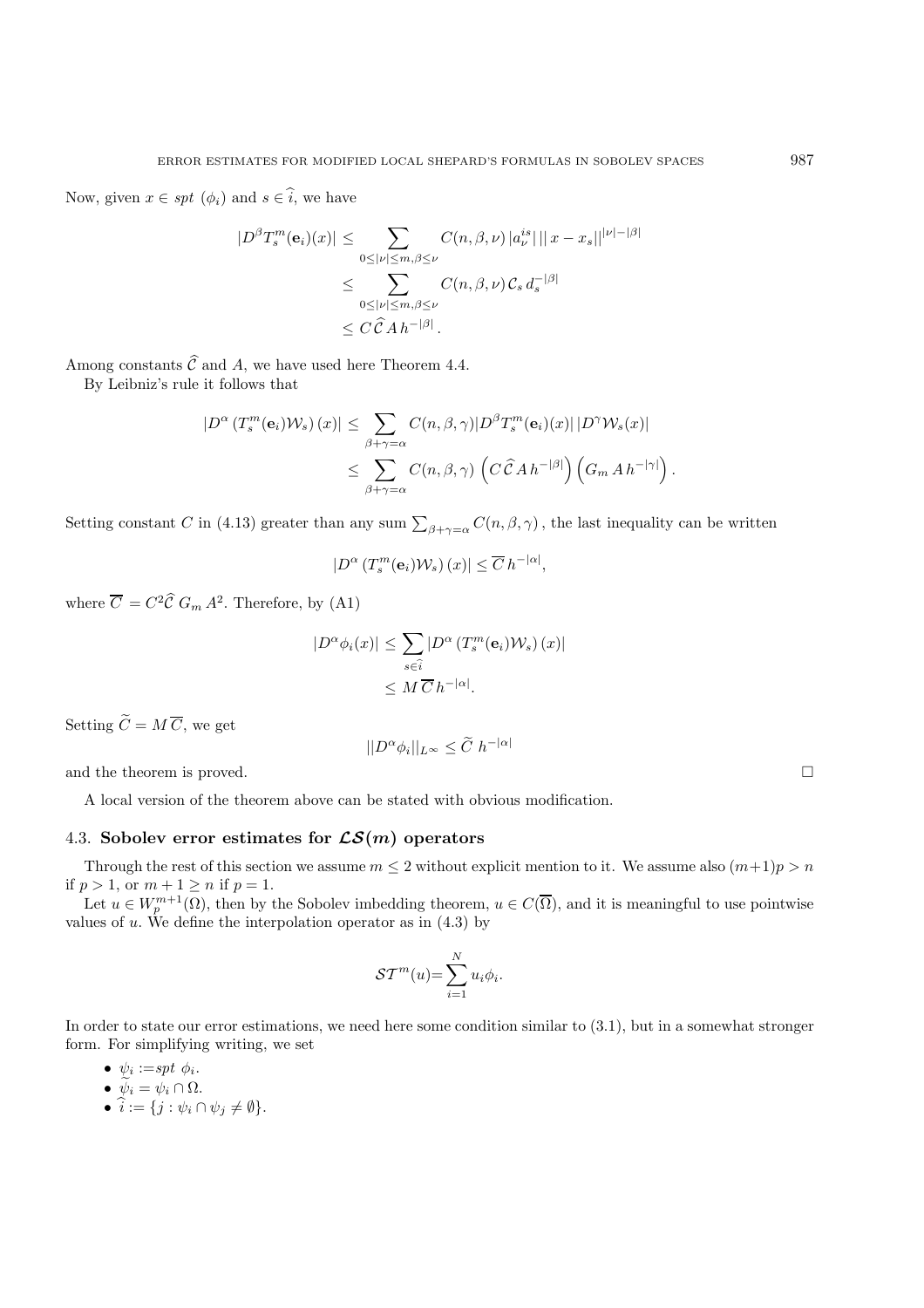Now, let  $\varrho_i$  be defined by

$$
\varrho_i := \min\{ \varrho : \psi_i \subset B(x_i, \varrho) \}.
$$

**A3':** A2 is satisfied and  $\varrho_i \leq \epsilon_{\Omega}$ ,  $i = 1, ..., N$ .

The overlapping condition is also stronger. We define  $n(i)$  by

$$
n(i) := \{ j : \psi_j \cap B(x_i, \varrho_i) \neq \emptyset \},
$$

and  $\widehat{\psi}_i := \cup_{j \in n(i)} \psi_j$ .

**A4':**  $n(i) \leq M, i = 1, ..., N$ .

As before, if **A3'** is satisfies, every set  $B(x_i, \varrho_i) \cap \Omega$  is star-shaped w.r.t. an open ball. Furthermore, there is a number  $\gamma_{\Omega} > 0$  which bound bellow all the chunkiness parameter  $\gamma_{B(x_i,\rho_i)\cap\Omega}$ . That is,

$$
\gamma_{\Omega} \le \gamma_{B(x_i, \varrho_i) \cap \Omega}, \quad \forall i : i = 1, ..., N. \tag{4.14}
$$

Then, given  $u \in W_p^{m+1}(\Omega)$ , we will consider, over each set  $B(x_i, \varrho_i) \cap \Omega$ , the Dupont–Scott representation

$$
u = Q_i^m(u) + R_i^m(u).
$$

Finally, let  $B > 0$  such that  $\max_{i=1,...,N} \{ 2\varrho_i \} \leq Bh$ .

The next result have also been obtained in the context of moving least square and kernel reproducing particle methods [8, 16].

**Theorem 4.1.** *Assume* **A1U***,* **A3, A4, A5***. Then, there exits a constant*  $C = C(n, m, \gamma_{\Omega}, M, G_m, A, \tilde{C})$  *such that*

$$
|u - \mathcal{ST}^m(u)|_{l,p} \le C h^{m+1-l} |u|_{m+1,p}, \quad 0 \le l \le m, u \in W_p^{m+1}(\Omega).
$$

*Proof.* For  $x \in \widetilde{\psi}_i$ , we can write

$$
u(x) - \mathcal{ST}^m(u)(x) = Q_i^m(u)(x) - \sum_{j=1}^N Q_i^m(u)(x_j)\phi_j(x) + R_i^m u(x) - \sum_{j \in \hat{i}} R_i^m u(x_j)\phi_j(x).
$$

By the polynomial reproducing property (4.6),

$$
Q_i^m(u)(x) = \sum_{j=1}^N Q_i^m(u)(x_j)\phi_j(x).
$$

Thus,

$$
u(x) - STm(u)(x) = Rimu(x) - \sum_{j \in \hat{i}} Rimu(xj)\phi_j(x).
$$

Hence

$$
|| u(x) - \mathcal{ST}^m(u) ||^p_{\widetilde{\psi}_i, l, p} \le ||R_i^m u||^p_{\widetilde{\psi}_i, l, p} + ||R_i^m u||^p_{L^{\infty}(B(x_i, \varrho_i))} \sum_{j \in \widehat{i}} ||\phi_j||^p_{\widetilde{\psi}_j, l, p}.
$$

By (2.7) and (2.8)

$$
||R_i^m u||_{\tilde{\omega}_i,l,p}^p \le C_1(n,m,\gamma_{\Omega},B) h^{(m+1-l)p} ||u||_{B(x_i,\varrho_i),m+1,p},
$$
  

$$
||R_i^m u||_{L^{\infty}(B(x_i,\varrho_i))}^p \le C_1(n,m,\gamma_{\Omega},B) h^{(m+1)p-n} ||u||_{B(x_i,\varrho_i),m+1,p}
$$